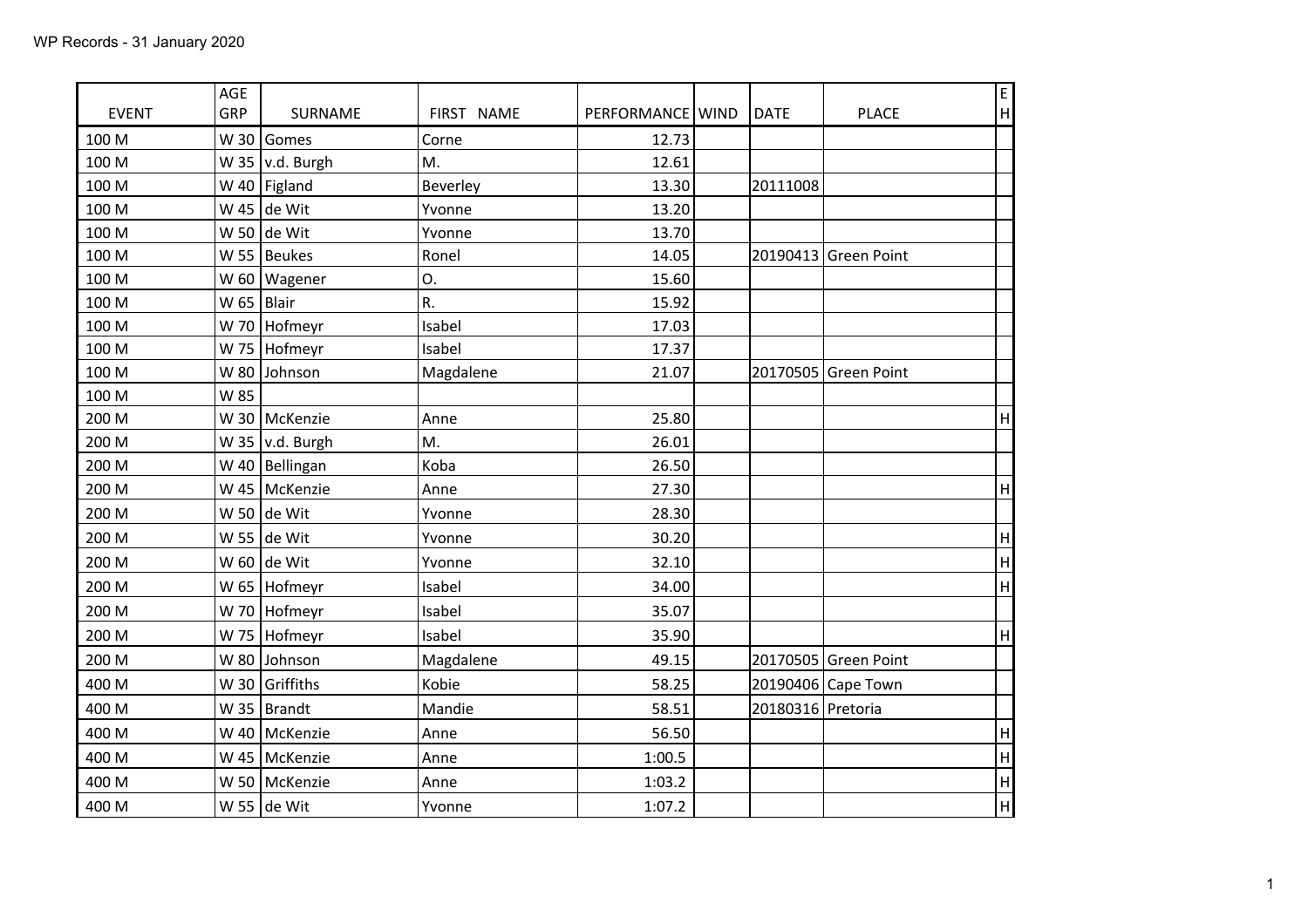| <b>EVENT</b> | <b>AGE</b><br>GRP | <b>SURNAME</b>            | FIRST NAME     | PERFORMANCE WIND | <b>DATE</b>       | <b>PLACE</b>            | E<br>H                    |
|--------------|-------------------|---------------------------|----------------|------------------|-------------------|-------------------------|---------------------------|
| 400 M        | W 60              | Hofmeyr                   | Isabel         | 1:15.2           |                   |                         | $\boldsymbol{\mathsf{H}}$ |
| 400 M        |                   | W 65 Geldenhuys           | Jane           | 1:17.2           |                   |                         | H                         |
| 400 M        |                   | W 70 Geldenhuys           | Jane           | 1:28.30          |                   |                         |                           |
| 400 M        | W 75              | Hofmeyr                   | Isabel         | 1:30.73          |                   |                         |                           |
| 400 M        | W 80              |                           |                |                  |                   |                         |                           |
| 800 M        |                   | W 30   Brandt             | Mandie         | 2:04.2           | 20140411 Pretoria |                         |                           |
| 800 M        |                   | W 35   Brandt             | Mandie         | 2:11.34          | 20180203 Pretoria |                         |                           |
| 800 M        |                   | W 40   McKenzie           | Anne           | 2:09.6           |                   |                         | $\boldsymbol{\mathsf{H}}$ |
| 800 M        |                   | W 45   McKenzie           | Anne           | 2:19.2           |                   |                         | $\boldsymbol{\mathsf{H}}$ |
| 800 M        |                   | W 50 McKenzie             | Anne           | 2:23.1           |                   |                         | H                         |
| 800 M        |                   | W 55 Hamilton Russel      | <b>Brigid</b>  | 2:43.80          |                   | 20170518 Green Point    | $\mathsf E$               |
| 800 M        |                   | W 60   McKenzie           | Anne           | 2:53.8           |                   |                         | $\boldsymbol{\mathsf{H}}$ |
| 800 M        |                   | W 65 Geldenhuys           | Jane           | 3:05.1           |                   |                         | H                         |
| 800 M        |                   | W 70 Geldenhuys           | Jane           | 3:20.62          |                   |                         |                           |
| 800 M        |                   | W 75   Hofmeyr            | Isabel         | 3:59.80          |                   |                         |                           |
| 800 M        | W80               | Courau                    | $\mathsf{J}$ . | 5:04.09          |                   |                         |                           |
| 1500 M       |                   | W 30   Mandie             | <b>Brandt</b>  | 4:22.09          |                   | 20160419 Port Elizabeth |                           |
| 1500 M       |                   | W 35   Bellingan          | Koba           | 4:39.04          |                   |                         |                           |
| 1500 M       |                   | W 40 $\sqrt{2}$ van Beuge | Athalie        | 4:43.87          |                   |                         |                           |
| 1500 M       |                   | W 45   McKenzie           | Anne           | 4:49.2           |                   |                         | H                         |
| 1500 M       |                   | W 50   McKenzie           | Anne           | 4:54.5           |                   |                         | H                         |
| 1500 M       |                   | W 55   McKenzie           | Anne           | 5:31.1           |                   |                         | H                         |
| 1500 M       |                   | W 60 Geldenhuys           | Jane           | 6:43.26          |                   |                         |                           |
| 1500 M       |                   | W 65 Geldenhuys           | Jane           | 6:28.3           |                   |                         | H                         |
| 1500 M       | W 70              | Geldenhuys                | Jane           | 6:52.40          |                   |                         |                           |
| 1500 M       | W 75              |                           |                |                  |                   |                         |                           |
| 1500 M       | W 80              |                           |                |                  |                   |                         |                           |
| 5000 M       |                   | W 30   Roffey             | Anneline       | 17:43.3          |                   | 20150221 Stellenbosch   | $\boldsymbol{\mathsf{H}}$ |
| 5000 M       |                   | W 35 Simae                | <b>Bulelwa</b> | 17:19.32         | 20150221 Parow    |                         |                           |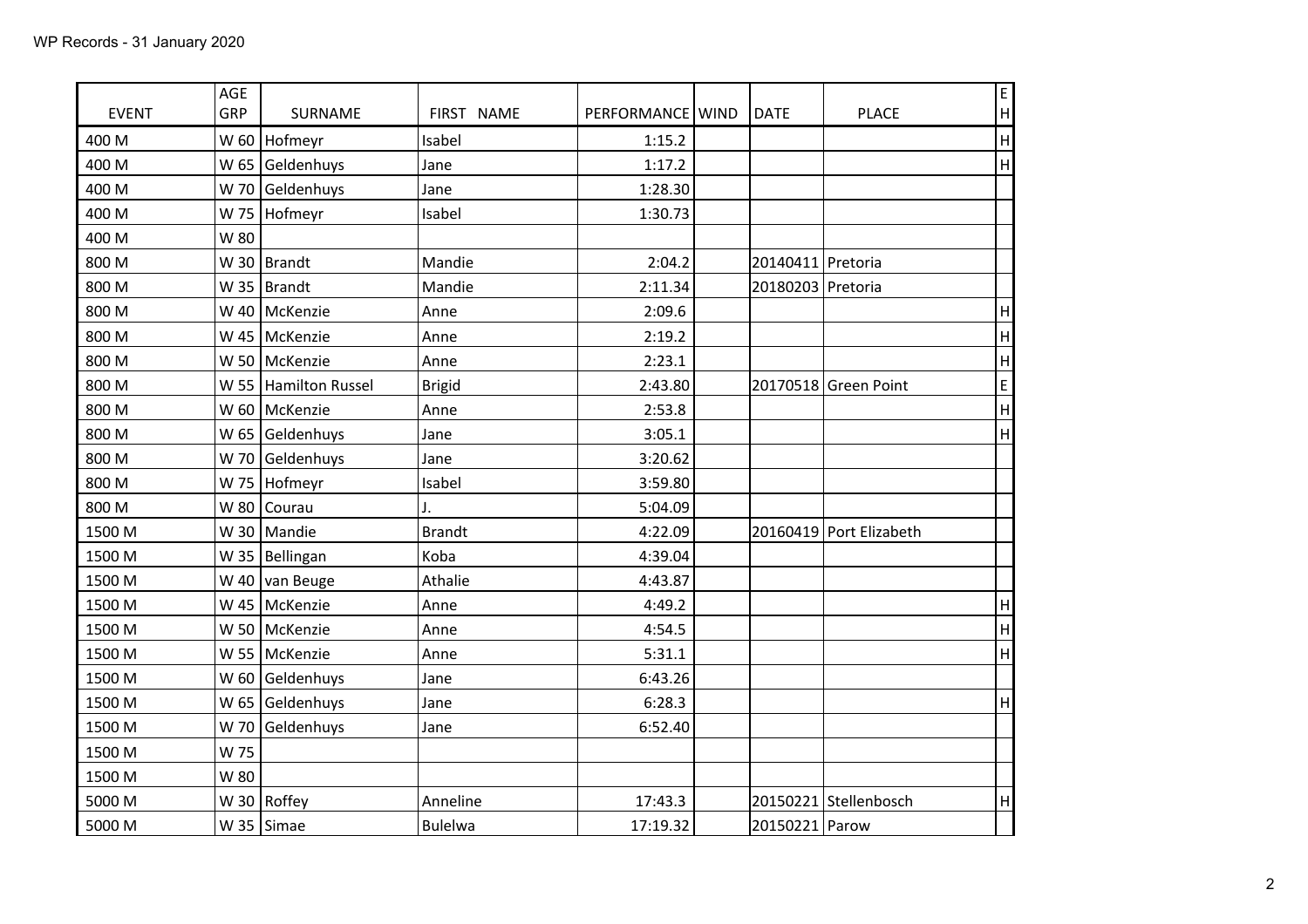| <b>EVENT</b> | AGE<br>GRP | SURNAME              | FIRST NAME     | PERFORMANCE   WIND | <b>DATE</b>          | <b>PLACE</b>         | F<br> H                   |
|--------------|------------|----------------------|----------------|--------------------|----------------------|----------------------|---------------------------|
| 5000 M       | W 40       | Simae                | <b>Bulelwa</b> | 18:14.70           | 20180310 Parow       |                      |                           |
| 5000 M       |            | W 45 $\vert$ Coetzee | Elmarie        | 18:50.50           | 20120322 Bellville   |                      |                           |
| 5000 M       |            | W 50   Hann          | J.             | 18:55.9            |                      |                      | H                         |
| 5000 M       |            | W 55 $ $ Hann        | J.             | 20:07.69           |                      |                      |                           |
| 5000 M       |            | W 60 Geldenhuys      | Jane           | 23:00.0            |                      |                      | $\boldsymbol{\mathsf{H}}$ |
| 5000 M       |            | W 65 Geldenhuys      | Jane           | 23:38.5            |                      |                      | H                         |
| 5000 M       |            | W 70 Geldenhuys      | Jane           | 26:04.93           |                      |                      |                           |
| 5000 M       | W 75       |                      |                |                    |                      |                      |                           |
| 5000 M       | W 80       |                      |                |                    |                      |                      |                           |
| 10000 M      |            | W 30   Hardenburg    | $\mathsf C$    | 37:59.6            |                      |                      | $\boldsymbol{\mathsf{H}}$ |
| 10000 M      |            | W 35   Vermeulen     | D.             | 38:03.0            |                      |                      | H                         |
| 10000 M      |            | W 40 Esterhuyse      | Mariette       | 40:04.00           |                      |                      |                           |
| 10000 M      |            | W 45   Esterhuyse    | Mariette       | 38:31.53           | 20100220 Bellville   |                      |                           |
| 10000 M      |            | W 50 Strauss         | Mariette       | 40:36.47           | 20140315   Bellville |                      |                           |
| 10000 M      |            | W 55 Strauss         | Mariette       | 44:00.71           | 20180324 Parow       |                      | H                         |
| 10000 M      |            | W 60 Grove           | Judith         | 47:50.02           | 20170315 Parow       |                      | H                         |
| 10000 M      |            | W 65 Geldenhuys      | Jane           | 51:37.2            |                      |                      | H                         |
| 10000 M      | W 70       |                      |                |                    |                      |                      |                           |
| 10000 M      | W 75       |                      |                |                    |                      |                      |                           |
| 100/80 MH    |            | W 30   Walters       | Marike         | 16.19              |                      | 20170518 Green Point | E                         |
| 100/80 MH    |            | W 35   None          |                |                    |                      |                      | H                         |
| 100/80 MH    |            | W 40   Weideman      | N.             | 13.70              |                      |                      | H                         |
| 100/80 MH    |            | W 45   Weideman      | N.             | 14.85              |                      |                      |                           |
| 100/80 MH    |            | W 50 De Wit          | Υ.             | 15.50              |                      |                      | H                         |
| 100/80 MH    |            | W 55 $ $ Van Wyk     | M              | 15.40              |                      |                      | H                         |
| 100/80 MH    |            | W 60 De Wit          | Yvonne         | 17.10              |                      |                      | H                         |
| 100/80 MH    |            | W 65   Hofmeyr       | Isabel         | 18.33              |                      |                      |                           |
| 100/80 MH    |            | W 70 Hofmeyr         | Isabel         | 18.84              |                      |                      |                           |
| 100/80 MH    | W 75       |                      |                |                    |                      |                      |                           |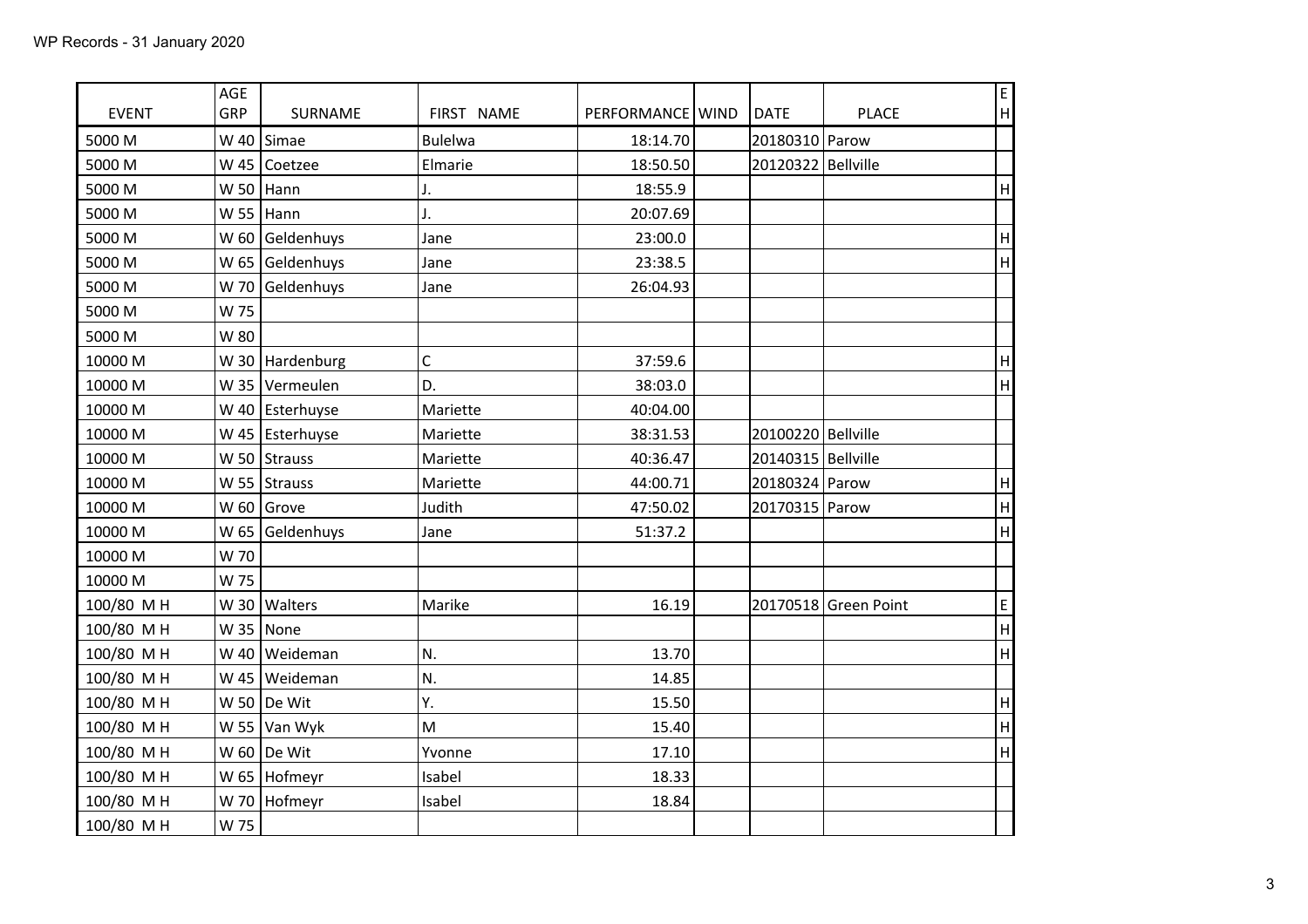| <b>EVENT</b>   | AGE<br>GRP | SURNAME                  | FIRST NAME       | PERFORMANCE   WIND | <b>DATE</b>          | <b>PLACE</b>        | E<br>H                    |
|----------------|------------|--------------------------|------------------|--------------------|----------------------|---------------------|---------------------------|
| 400/300 M H    | W 30       | Walters                  | Marike           | 1:04.09            | 20190425             | Germiston           |                           |
| 400/300 M H    |            | W 35   Murray            | M.               | 1:13.17            |                      |                     |                           |
| 400/300 M H    |            | W 40 Enslin              | Yvette           | 1:22.32            | 20141122 Bellville   |                     |                           |
| 400/300 M H    | W 45       |                          |                  |                    |                      |                     | $\sf H$                   |
| 400/300 M H    |            | W 50 de Wit              | Yvonne           | 50.88              |                      |                     |                           |
| 400/300 M H    |            | W 55 de Wit              | Yvonne           | 53.50              |                      |                     | $\boldsymbol{\mathsf{H}}$ |
| 400/300 M H    |            | W 60   Hofmeyr           | Isabel           | 1:05.14            |                      |                     |                           |
| 400/300 M H    |            |                          | Isabel           | 1:05.67            |                      |                     |                           |
| 400/300 M H    |            | W 65   Hofmeyr           | Isabel           | 1:08.82            |                      |                     |                           |
|                |            | W 70 Hofmeyr             |                  |                    |                      |                     |                           |
| 400/300 M H    | W 75       |                          |                  |                    |                      |                     |                           |
| 2000 M STEEPLE |            | W 30 Jacobs              | Mandy-Lee        | 8:15.27            |                      | 20190502 Oudtshoorn |                           |
| 2000 M STEEPLE |            | W 35   Curran            | M.               | 7:49.4             |                      |                     | H                         |
| 2000 M STEEPLE |            | W 40   Esterhuyse        | Mariette         | 7:56.84            |                      |                     |                           |
| 2000 M STEEPLE |            | W 45   Esterhuyse        | Mariette         | 7:58.44            |                      |                     |                           |
| 2000 M STEEPLE |            | W 50 Strauss (Esterhuyse | Mariette         | 8:08.92            | 20140315   Bellville |                     |                           |
| 2000 M STEEPLE |            | W 55 Strauss (Esterhuyse | Mariette         | 8:27.10            | 20180324 Parow       |                     |                           |
| 2000 M STEEPLE | W 60       |                          |                  |                    |                      |                     |                           |
| 2000 M STEEPLE | W 65       |                          |                  |                    |                      |                     |                           |
| 2000 M STEEPLE | W 70       |                          |                  |                    |                      |                     |                           |
| 2000 M STEEPLE | W 75       |                          |                  |                    |                      |                     |                           |
| High Jump      |            | W 30   Latulipe          | C.               | 1.50               |                      |                     |                           |
| High Jump      |            | W 35 Jordaan             | T.               | 1.46               |                      |                     |                           |
| High Jump      |            | W 40   Lotter            | H                | 1.30               |                      |                     |                           |
| High Jump      |            | W 45   Basson            | Jackie           | 1.33               | 20100220 Bellville   |                     |                           |
| High Jump      |            | W 50   Basson            | Jackie           | 1.28               |                      | 20130426 Oudtshoorn |                           |
| High Jump      |            | W 55 Jonkers             | Margaret         | 1.18               |                      |                     |                           |
| High Jump      |            | W 60 Jonkers, Hofmeyr    | Margaret, Isabel | 1.16               | 20110319             |                     |                           |
| High Jump      |            | W 65 Jonkers             | Margaret         | 1.19               | 20160319 Parow       |                     |                           |
| High Jump      |            | W 70   Hofmeyr           | Isabel           | 1.07               |                      |                     |                           |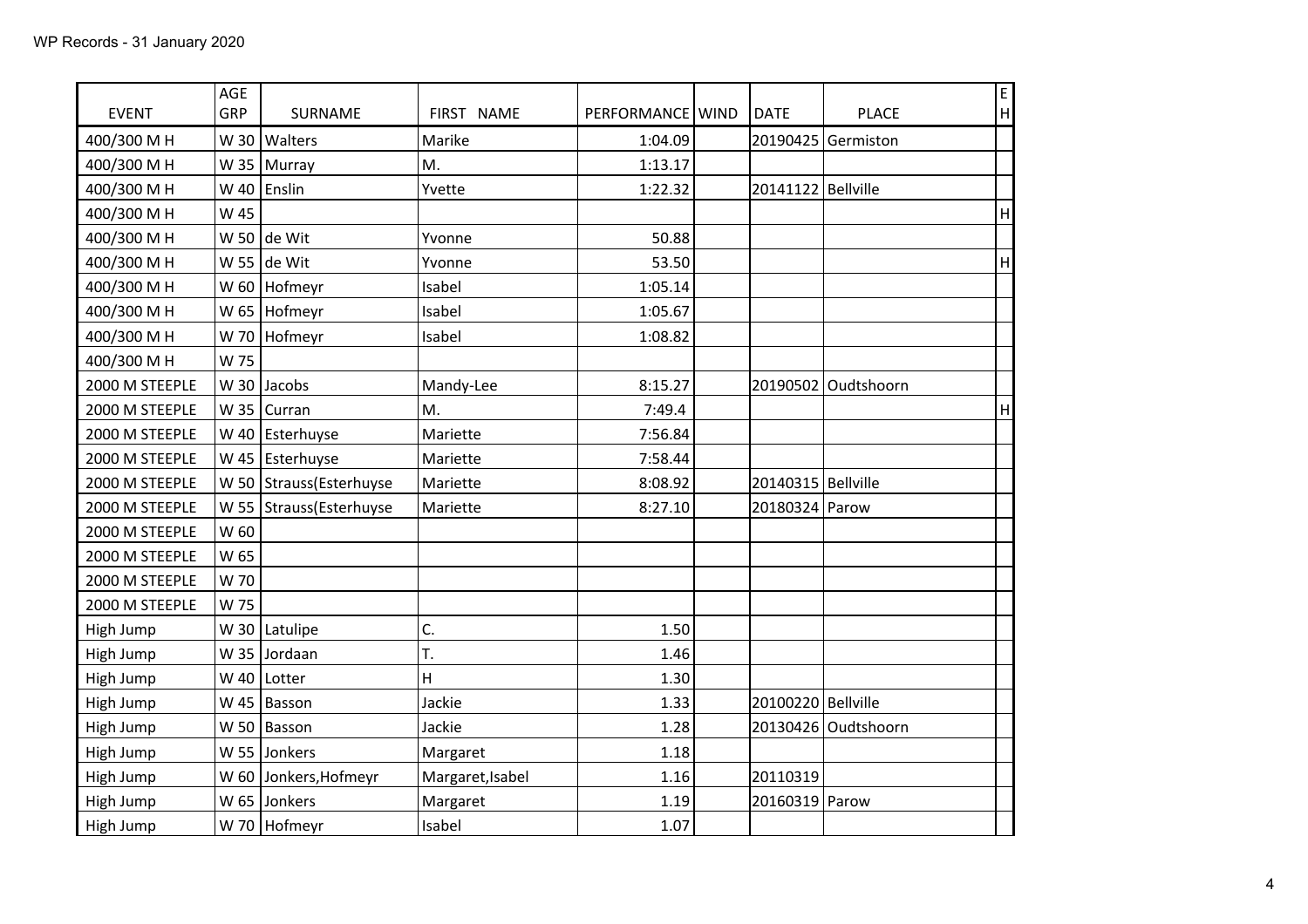| <b>EVENT</b> | AGE<br>GRP        | <b>SURNAME</b>  | FIRST NAME | PERFORMANCE   WIND | DATE     | <b>PLACE</b>         | E<br>$\boldsymbol{\mathsf{H}}$ |
|--------------|-------------------|-----------------|------------|--------------------|----------|----------------------|--------------------------------|
|              | W 75              |                 | Isabel     | 1.07               |          |                      |                                |
| High Jump    |                   | Hofmeyr         |            |                    |          |                      |                                |
| High Jump    | W 80              |                 |            |                    |          |                      |                                |
| High Jump    | W 85              |                 |            |                    |          |                      |                                |
| Long Jump    |                   | W 30 Gomes      | Corne      | 5.66               |          |                      |                                |
| Long Jump    |                   | W 35 Gomes      | Corne      | 5.62               |          |                      |                                |
| Long Jump    |                   | W 40   Weideman | N.         | 4.55               |          |                      |                                |
| Long Jump    | W 45 $\vert$ Smit |                 | Pat        | 4.27               |          |                      |                                |
| Long Jump    |                   | W 50 de Wit     | Yvonne     | 4.42               |          |                      |                                |
| Long Jump    |                   | W 55 de Wit     | Yvonne     | 4.14               |          |                      |                                |
| Long Jump    |                   | W 60 Jonkers    | Margaret   | 3.86               | 20120114 |                      |                                |
| Long Jump    |                   | W 65   Wagener  | О.         | 3.60               |          |                      |                                |
| Long Jump    |                   | W 70 Hofmeyr    | Isabel     | 3.15               |          |                      |                                |
| Long Jump    |                   | W 75 Johnson    | Magdalene  | 2.58               | 20121117 |                      |                                |
| Long Jump    |                   | W 80 Johnson    | Magdalene  | 2.32               |          | 20170518 Green Point |                                |
| Triple Jump  |                   | W 30 Gomes      | Corne      | 11.58              |          |                      |                                |
| Triple Jump  | W 35              | Gomes           | Corne      | 11.57              |          |                      |                                |
| Triple Jump  | W 40              |                 |            |                    |          |                      |                                |
| Triple Jump  | W 45 $\vert$ Smit |                 | Pat        | 10.31              |          |                      |                                |
| Triple Jump  | W 50 $\vert$ Smit |                 | Pat        | 7.55               |          |                      |                                |
| Triple Jump  | W 55              |                 |            |                    |          |                      |                                |
| Triple Jump  | W 60              |                 |            |                    |          |                      | $\sf H$                        |
| Triple Jump  | W 65              |                 |            |                    |          |                      | H                              |
| Triple Jump  | W 70              |                 |            |                    |          |                      | H                              |
| Triple Jump  | W 75              |                 |            |                    |          |                      | $\overline{H}$                 |
| Pole Vault   | W 30              |                 |            |                    |          |                      | $\overline{\mathsf{H}}$        |
| Pole Vault   | W 35              |                 |            |                    |          |                      | $\overline{\mathsf{H}}$        |
| Pole Vault   | W 40              |                 |            |                    |          |                      | $\overline{\mathsf{H}}$        |
| Pole Vault   | W 45              |                 |            |                    |          |                      | H                              |
| Pole Vault   | W 50              |                 |            |                    |          |                      | $\overline{H}$                 |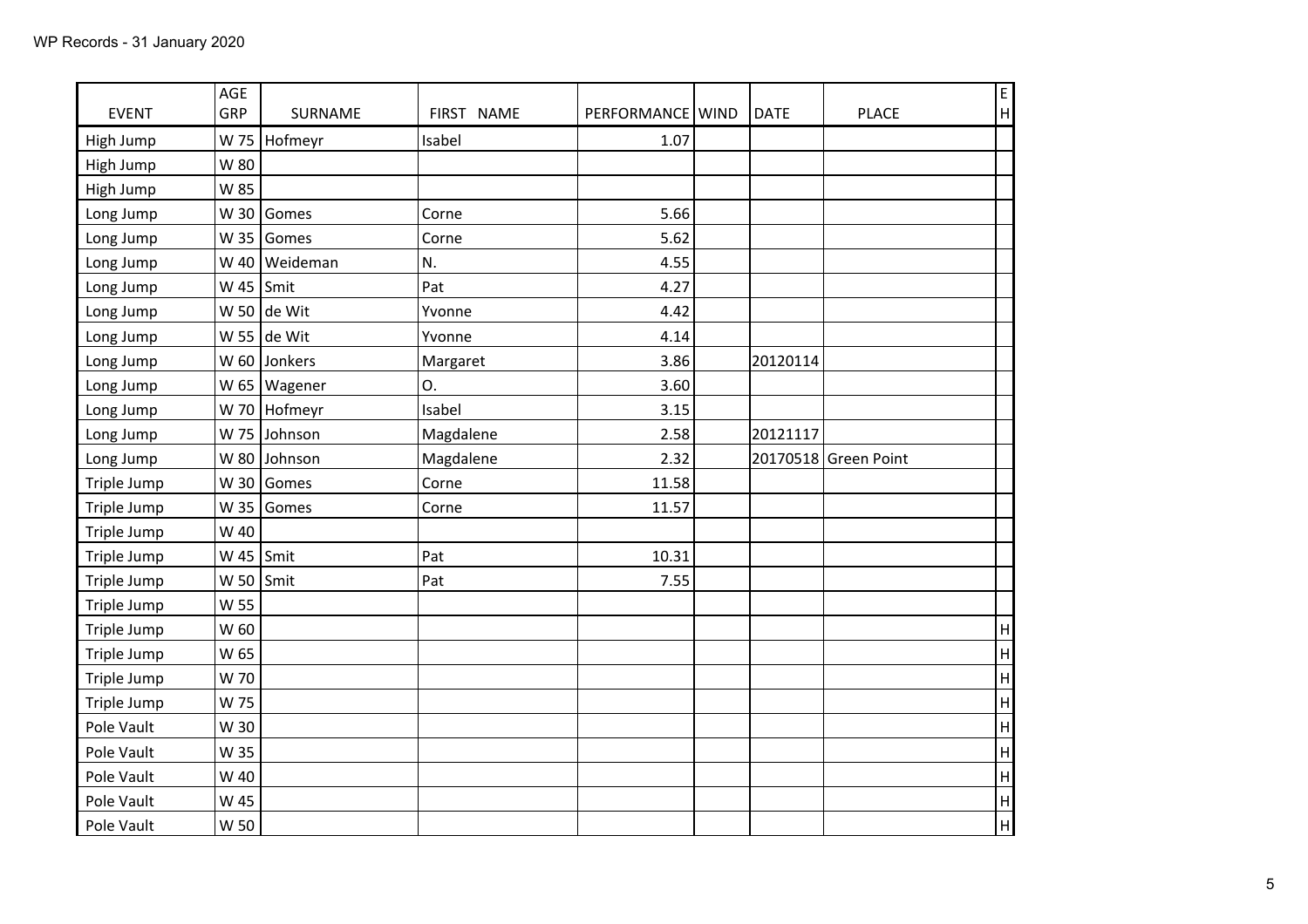| <b>EVENT</b>    | AGE<br>GRP   | SURNAME              | FIRST NAME | PERFORMANCE   WIND | <b>DATE</b>    | F<br>H<br><b>PLACE</b>    |
|-----------------|--------------|----------------------|------------|--------------------|----------------|---------------------------|
| Pole Vault      | W 55         |                      |            |                    |                | H                         |
| Pole Vault      | W 60         |                      |            |                    |                | H                         |
| Pole Vault      | W 65         |                      |            |                    |                | H                         |
| Pole Vault      | W 70         |                      |            |                    |                | $\boldsymbol{\mathsf{H}}$ |
| Pole Vault      | W 75         |                      |            |                    |                | $\boldsymbol{\mathsf{H}}$ |
| Shot Put        |              | W 30 Engelbrecht     | Ε.         | 12.84              |                |                           |
| <b>Shot Put</b> |              | W 35 Gerstner        | Juanita    | 12.03              | 20180310 Parow |                           |
| Shot Put        | W 40 $ U$ ys |                      | M          | 11.92              |                |                           |
| Shot Put        |              | W 45   Engelbrecht   | Elize      | 9.89               |                |                           |
| Shot Put        |              | W 50 Stoffberg       | Tertia     | 11.17              |                |                           |
| Shot Put        |              | W 55 Schoonwinkel    | Hester     | 10.64              |                |                           |
| Shot Put        |              | W 60   Dramat        | Farieda    | 9.43               |                | 20200111 Green Point      |
| Shot Put        |              | W 65 $\vert$ Erasmus | Zelda      | 8.55               | 20190112 Parow |                           |
| Shot Put        |              | W 70   Malherbe      | Susan      | 7.27               |                |                           |
| Shot Put        |              | W 75 Van Zyl         | Rhentia    | 5.65               | 20141011 Parow |                           |
| Shot Put        | W 80         |                      |            |                    |                |                           |
| Shot Put        | W 85         |                      |            |                    |                |                           |
| <b>Discus</b>   |              | W 30 Gerstner        | Juanita    | 39.89              | 20170316 Parow |                           |
| <b>Discus</b>   | W 35         | Gerstner             | Juanita    | 38.26              |                | 20180217 Green Point      |
| <b>Discus</b>   |              | W 40   Niemand       | E.         | 31.61              |                |                           |
| <b>Discus</b>   |              | W 45   Engelbrecht   | E.         | 30.08              |                |                           |
| <b>Discus</b>   |              | W 50   Engelbrecht   | E.         | 26.80              |                |                           |
| <b>Discus</b>   |              | W 55 Schoonwinkel    | Hester     | 27.42              |                |                           |
| <b>Discus</b>   |              | W 60   Dramat        | Farieda    | 21.09              | 20190309 Parow |                           |
| <b>Discus</b>   |              | W 65   Erasmus       | Zelda      | 21.48              | 20190223 Parow |                           |
| <b>Discus</b>   |              | W 70   Benade        | Adrie      | 17.29              | 20150124 Parow |                           |
| <b>Discus</b>   | W 75         |                      |            |                    |                |                           |
| <b>Discus</b>   | W 80         |                      |            |                    |                |                           |
| <b>Discus</b>   | W 85         |                      |            |                    |                |                           |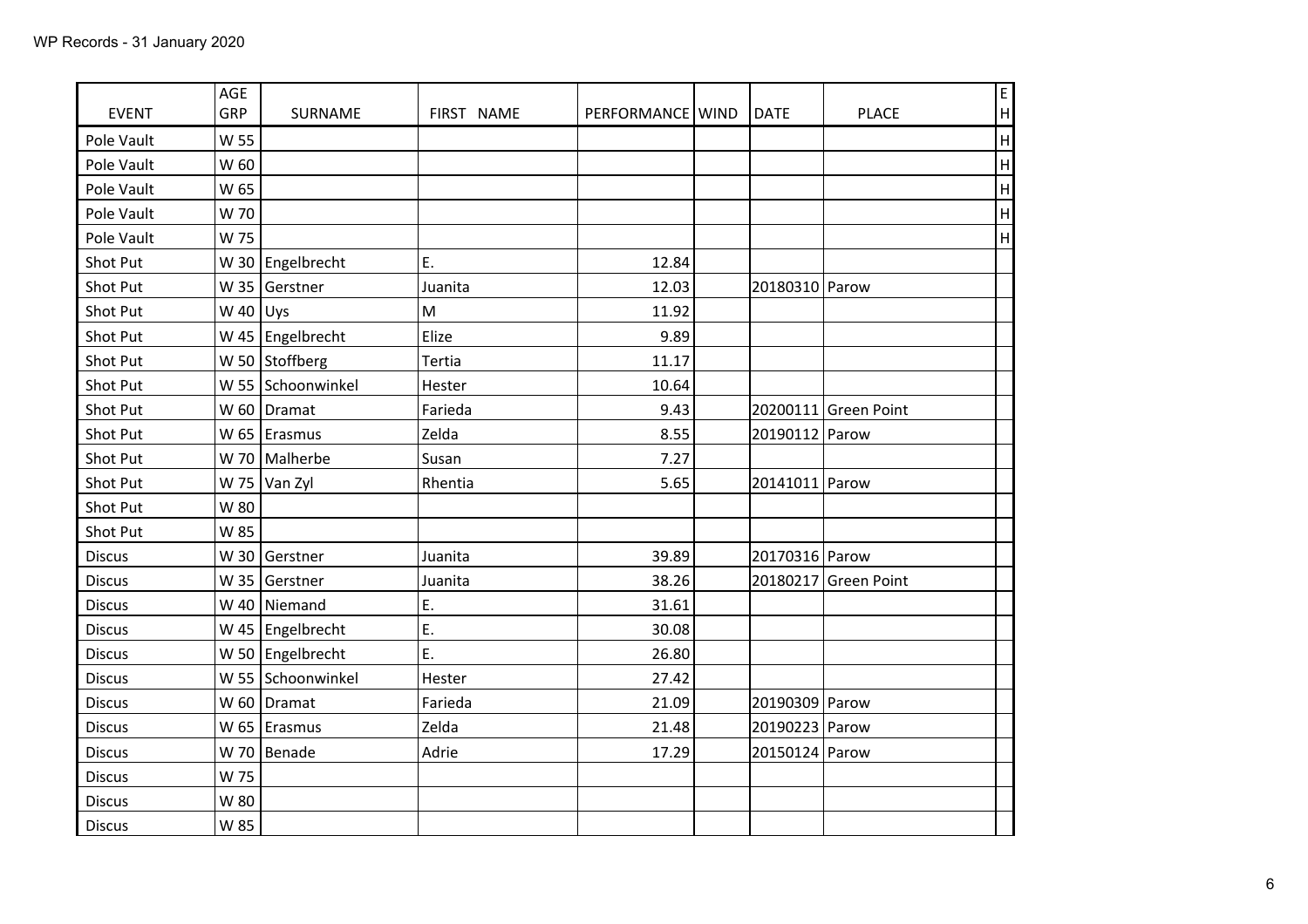| <b>EVENT</b>        | AGE<br>GRP | SURNAME              | FIRST NAME | PERFORMANCE   WIND | <b>DATE</b>          | <b>PLACE</b>         | E<br>H |
|---------------------|------------|----------------------|------------|--------------------|----------------------|----------------------|--------|
| Javelin             |            | W 30   McKenzie      | Anne       | 33.66              |                      |                      |        |
| Javelin             |            | W 35 $Quelch$        | Dinky      | 38.70              |                      |                      |        |
| Javelin             |            | W 40   Moolman       | JC         | 38.22              | 20111008             |                      |        |
| Javelin             |            | W 45   Moolman       | JC         | 37.80              | 20140315   Bellville |                      |        |
| Javelin             |            | W 50   Basson        | Jackie     | 30.02              |                      | 20130426 Oudtshoorn  |        |
| Javelin             |            | W 55 Malherbe        | Susan      | 25.84              |                      |                      |        |
| Javelin             |            | W 60   Malherbe      | Susan      | 27.00              |                      |                      |        |
| Javelin             |            | W 65 Ackermann       | Aletta     | 22.24              |                      |                      |        |
| Javelin             |            | W 70 Ackermann       | Aletta     | 18.30              |                      |                      |        |
| Javelin             |            | W 75   Hofmeyr       | Isabel     | 13.93              |                      |                      |        |
| Javelin             | W 80       |                      |            |                    |                      |                      | H      |
| Javelin             | W 85       |                      |            |                    |                      |                      | H      |
| <b>Hammer Throw</b> |            | W 30   La Grange     | Rachelle   | 31.26              | 20191207 Parow       |                      |        |
| Hammer Throw        |            | W 35 $Coetzee$       | Marilize   | 47.15              | 20130316 Bellville   |                      |        |
| Hammer Throw        |            | W 40 $\vert$ Coetzee | Marilize   | 41.92              |                      | 20170518 Green Point |        |
| <b>Hammer Throw</b> |            | W 45 Stoffberg       | Tertia     | 25.18              |                      |                      |        |
| Hammer Throw        |            | W 50 Schoonwinkel    | Hester     | 37.62              |                      |                      |        |
| <b>Hammer Throw</b> |            | W 55 Schoonwinkel    | Hester     | 32.88              |                      |                      |        |
| Hammer Throw        |            | W 60 Stofberg        | Tertia     | 25.24              | 20170316 Parow       |                      |        |
| Hammer Throw        |            | W 65   Malherbe      | Susan      | 24.78              |                      |                      |        |
| <b>Hammer Throw</b> |            | W 70 Grobellaar      | Elize      | 23.03              | 20170316 Parow       |                      |        |
| Hammer Throw        | W 75       |                      |            |                    |                      |                      |        |
| Hammer Throw        | W 80       |                      |            |                    |                      |                      |        |
| Hammer Throw        | W 85       |                      |            |                    |                      |                      |        |
| Weight Throw        |            | W 30   La Grange     | Rachelle   | 9.56               | 20191207 Parow       |                      |        |
| Weight Throw        | W 35       | Coetzee              | Marilize   | 14.61              | 20120317             |                      |        |
| Weight Throw        |            | W 40 $\vert$ Coetzee | Marilize   | 13.32              |                      | 20170518 Green Point |        |
| Weight Throw        |            | W 45 Aplon           | Gloria     | 7.19               | 20171125 Parow       |                      |        |
| Weight Throw        |            | W 50 Stoffberg       | Tertia     | 11.25              |                      |                      |        |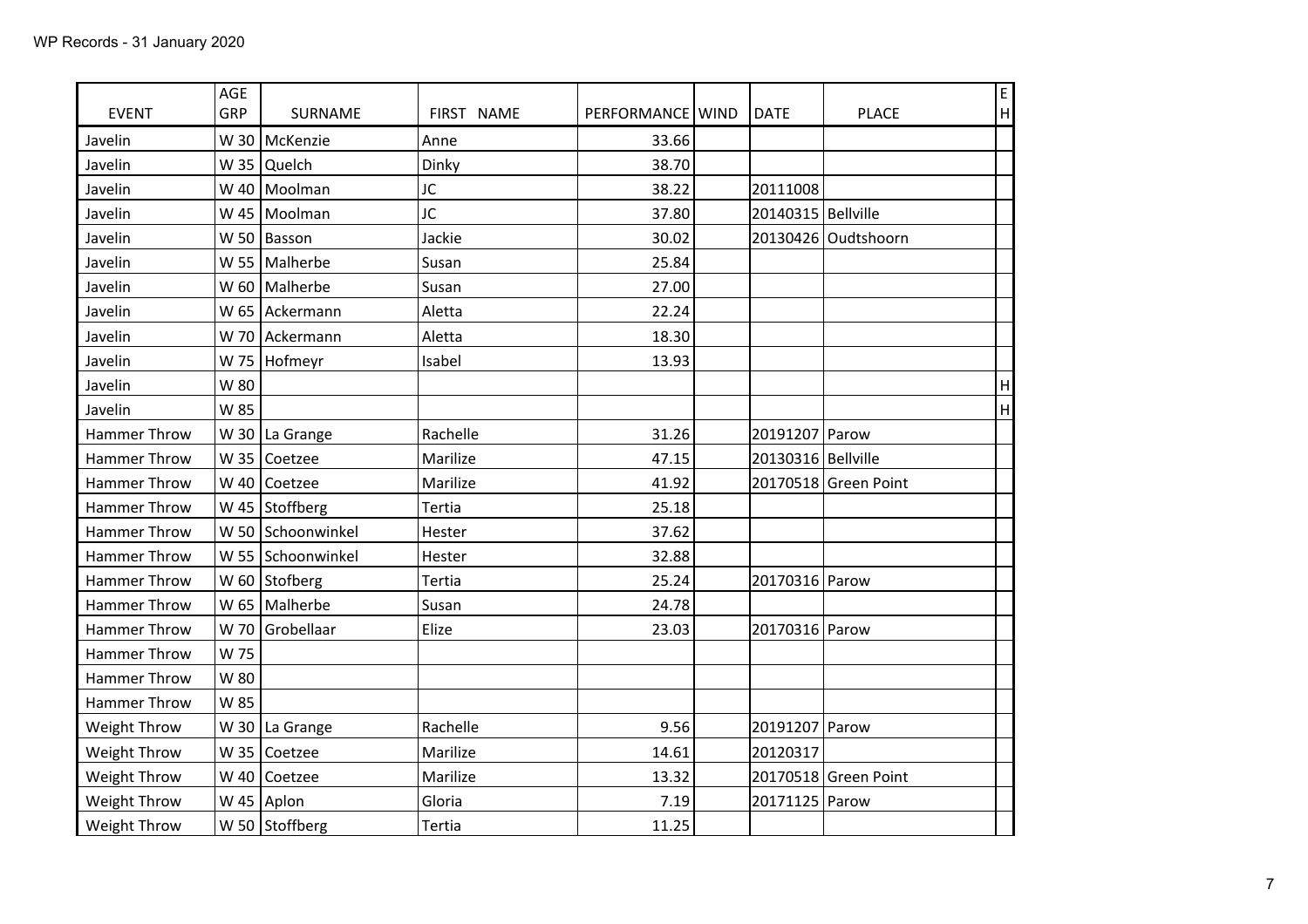| <b>EVENT</b>                         | AGE<br>GRP | <b>SURNAME</b>       | FIRST NAME | PERFORMANCE   WIND | <b>DATE</b>          | <b>PLACE</b>            | E<br>$\boldsymbol{\mathsf{H}}$ |
|--------------------------------------|------------|----------------------|------------|--------------------|----------------------|-------------------------|--------------------------------|
| Weight Throw                         |            | W 55 Schoonwinkel    | Hester     | 11.85              |                      |                         |                                |
| Weight Throw                         |            | W 60 Stofberg        | Tertia     | 11.54              |                      | 20150515 Port Elizabeth |                                |
| Weight Throw                         |            | W 65 $\vert$ Erasmus | Zelda      | 12.23              |                      | 20190503 Oudtshoorn     |                                |
| Weight Throw                         |            | W 70 Grobbelaar      | Elize      | 8.96               |                      | 20150725   Bloemfontein |                                |
| Weight Throw                         | W 75       |                      |            |                    |                      |                         |                                |
| Weight Throw                         | W 80       |                      |            |                    |                      |                         |                                |
| Heptathlon                           | W 30       |                      |            |                    |                      |                         |                                |
| Heptathlon                           | W 35       |                      |            |                    |                      |                         |                                |
| Heptathlon                           | W 40       |                      |            |                    |                      |                         |                                |
| Heptathlon                           | W 45       |                      |            |                    |                      |                         |                                |
| Heptathlon                           | W 50       |                      |            |                    |                      |                         |                                |
| Heptathlon                           | W 55       |                      |            |                    |                      |                         |                                |
| Heptathlon                           | W 60       |                      |            |                    |                      |                         |                                |
| Heptathlon                           |            | W 65 Hofmeyr         | Isabel     | 4845               |                      |                         |                                |
| Heptathlon                           |            | W 70 Hofmeyr         | Isabel     | 5157               |                      |                         |                                |
| Heptathlon                           |            | W 75   Hofmeyr       | Isabel     | 5333               |                      |                         |                                |
| Throws Pentathlon W 30 La Grange     |            |                      | Rachelle   | 2398               | 20191207 Parow       |                         |                                |
| Throws Pentathlon W 35   Coetzee     |            |                      | Marilize   | 2845               | 20131207   Bellville |                         |                                |
| Throws Pentathlon W 40   Kruger      |            |                      | Sanet      | 2274               | 20171202             | Parow                   |                                |
| Throws Pentathlon W 45   Engelbrecht |            |                      | Elize      | 2628               |                      |                         |                                |
| Throws Pentathlon W 50 Stoffberg     |            |                      | Tertia     | 3022               |                      |                         |                                |
| Throws Pentathlon W 55 Schoonwinkel  |            |                      | Η.         | 3729               |                      |                         |                                |
| Throws Pentathlon W 60   Malherbe    |            |                      | Susan      | 3307               |                      |                         |                                |
| Throws Pentathlon W 65   Easmus      |            |                      | Zelda      | 3369               | 20191207             | Parow                   |                                |
| Throws Pentathlon W 70   Malherbe    |            |                      | Susan      | 3016               |                      |                         |                                |
| Throws Pentathion W 75               |            |                      |            |                    |                      |                         |                                |
| Throws Pentathion W 80               |            |                      |            |                    |                      |                         |                                |
| 3000 M Walk                          |            | W 30 Smeeton         | G.         | 16:46.0            |                      |                         | H                              |
| 3000 M Walk                          |            | W 35 Smeeton         | G.         | 15:47.14           |                      |                         |                                |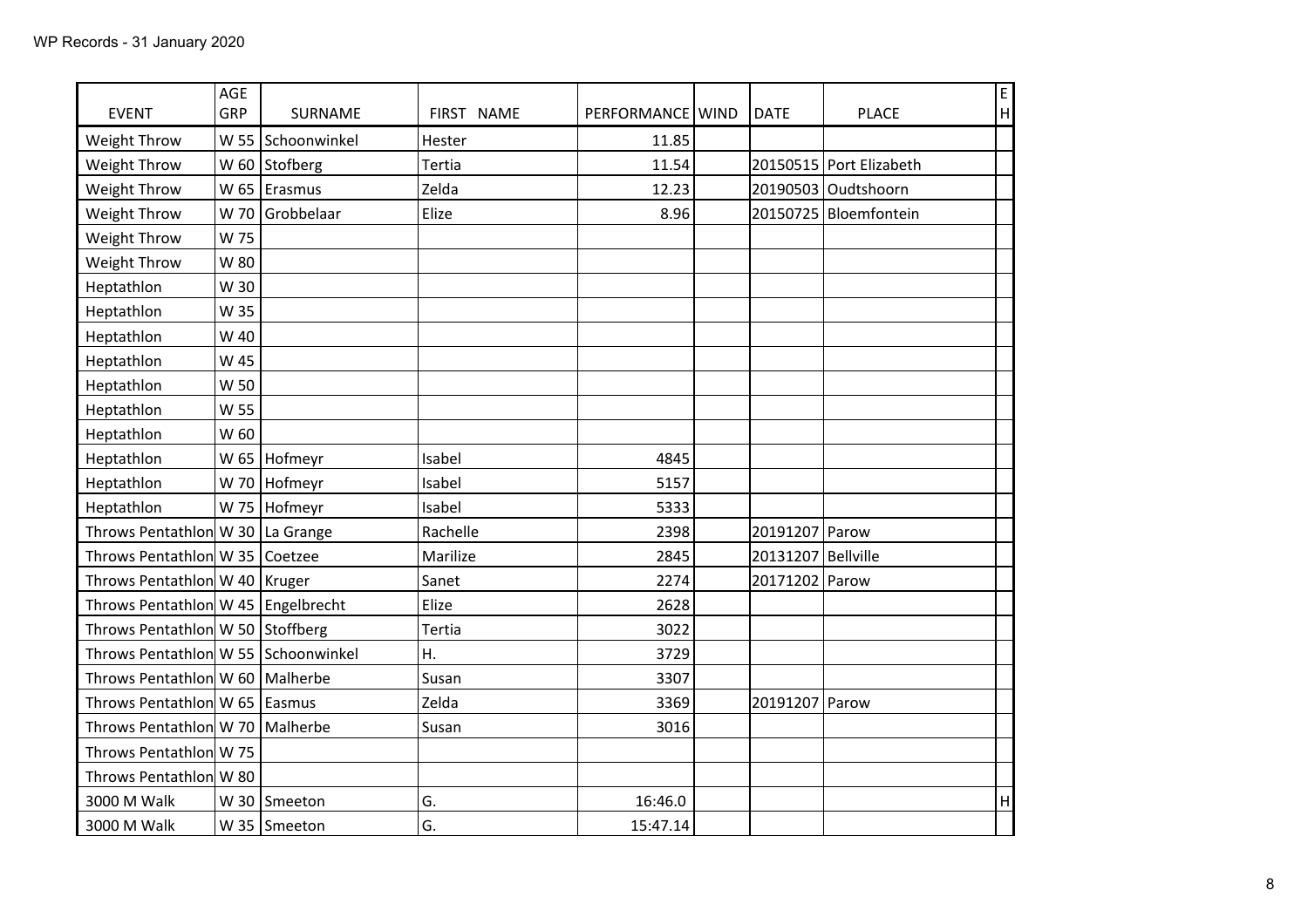| <b>EVENT</b> | AGE<br>GRP  | SURNAME             | FIRST NAME | PERFORMANCE   WIND | <b>DATE</b> | <b>PLACE</b>          | E<br>H                    |
|--------------|-------------|---------------------|------------|--------------------|-------------|-----------------------|---------------------------|
| 3000 M Walk  | W 40        | Carstens            | T.         | 15:55.48           |             |                       |                           |
| 3000 M Walk  |             | W 45   Burger       | Erdine     | 16:45.1            |             |                       | H                         |
| 3000 M Walk  |             | W 50   Burger       | Erdine     | 17:11.9            |             |                       | $\boldsymbol{\mathsf{H}}$ |
| 3000 M Walk  |             | W 55 $\vert$ Cowley | J.         | 16:45.3            |             |                       | $\sf H$                   |
| 3000 M Walk  |             | W 60 Rothman        | Η.         | 17:05.7            |             |                       | H                         |
| 3000 M Walk  |             | W 65   Nelson       | M.         | 20:02.90           |             |                       |                           |
| 3000 M Walk  | W 70 Reid   |                     | P.         | 21:16.18           |             |                       |                           |
| 3000 M Walk  | W 75        | Villet              | Α.         | 20:42.5            |             |                       | $\boldsymbol{\mathsf{H}}$ |
| 5000 M Walk  |             | W 30 Smeeton        | G.         | 27:04.05           |             |                       |                           |
| 5000 M Walk  |             | W 35   Smeeton      | G.         | 26:08.70           |             |                       |                           |
| 5000 M Walk  |             | W 40   Carstens     | T.         | 27:20.76           |             |                       |                           |
| 5000 M Walk  |             | W 45   Burger       | Erdine     | 28:11.40           | 20120317    |                       |                           |
| 5000 M Walk  |             | W 50   Brand        | E.         | 28:45.81           |             |                       |                           |
| 5000 M Walk  | W 55        | Cowley              | J.         | 28:43.53           |             |                       |                           |
| 5000 M Walk  | W 60   Hatz |                     | Lindsay    | 28:45.21           |             |                       |                           |
| 5000 M Walk  |             | W 65   Rothman      | Η.         | 29:55.42           |             |                       |                           |
| 5000 M Walk  |             | W 70 Rothman        | Η.         | 33:21.35           |             |                       |                           |
| 5000 M Walk  |             | $W$ 75 Villet       | Α.         | 34:00.1            |             |                       | $\boldsymbol{\mathsf{H}}$ |
| 5000 M Walk  | W 80   Reid |                     | Peggy      | 38:08.75           |             | 20180427 Bloemfontein | H                         |
| 10 Km Walk   |             | W 30   Smeeton      | G.         | 55:26              |             |                       | $\sf H$                   |
| 10 Km Walk   |             | W 35   Smeeton      | G.         | 55:31              |             |                       | $\boldsymbol{\mathsf{H}}$ |
| 10 Km Walk   |             | W 40   Smeeton      | G.         | 56:21              |             |                       | H                         |
| 10 Km Walk   |             | W 45   Lange        | Cindy      | 57:47              | 20090705    |                       | H                         |
| 10 Km Walk   |             | W 50   Burger       | E.         | 1:00:03            |             |                       | $\mathsf{H}%$             |
| 10 Km Walk   | W 55        | Cowley              | J.         | 58:25              |             |                       | $\sf H$                   |
| 10 Km Walk   | $W$ 60      | Hatz                | Lindsay    | 56:56              |             |                       | $\boldsymbol{\mathsf{H}}$ |
| 10 Km Walk   |             | W 65   Rothman      | Η.         | 60:04              |             |                       | H                         |
| 10 Km Walk   |             | W 70 $\vert$ Villet | А.         | 1:06:06            |             |                       | H                         |
| 10 Km Walk   |             | W 75 Villet         | Α.         | 1:07:55            |             |                       | H                         |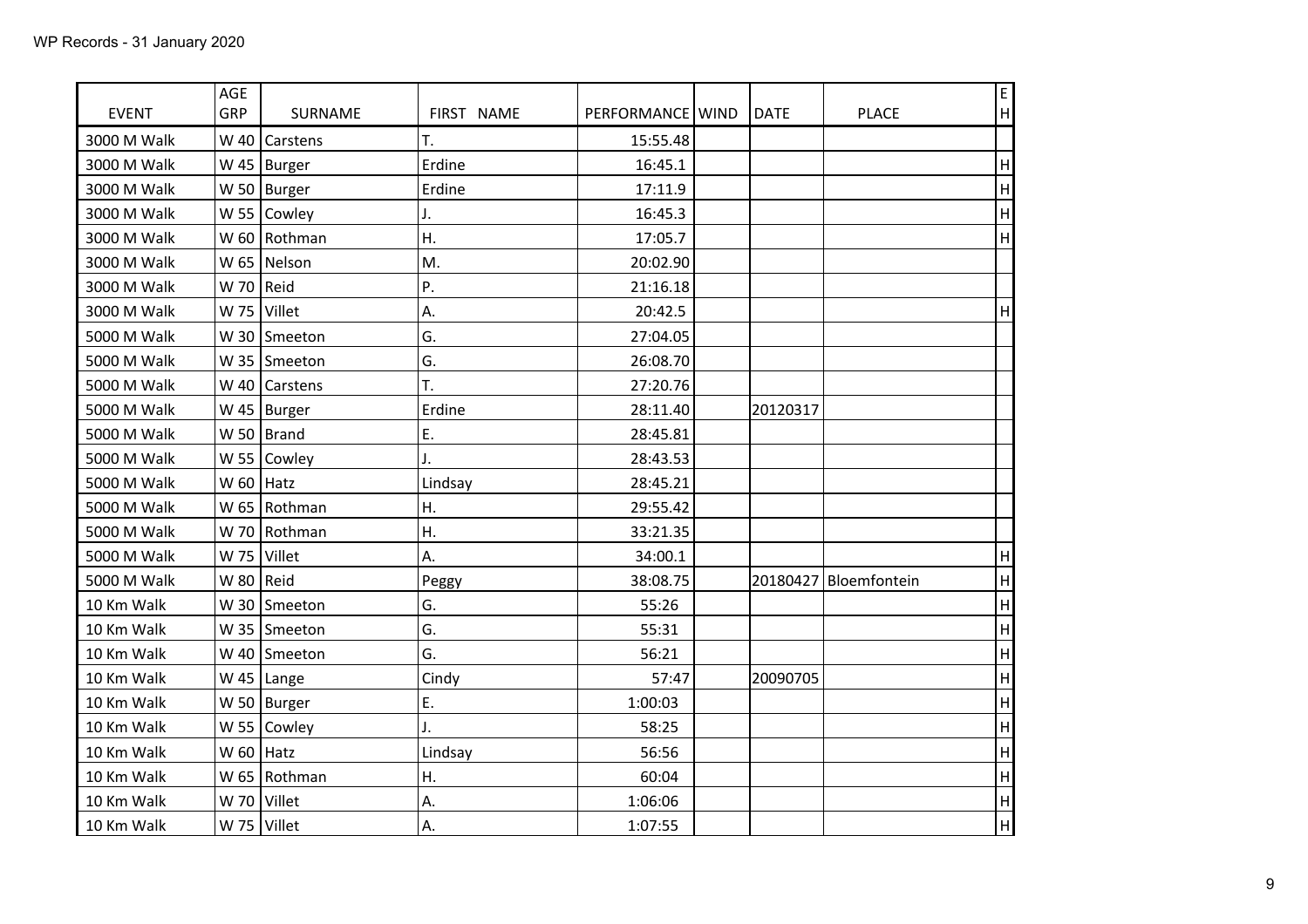| <b>EVENT</b> | AGE<br><b>GRP</b> | <b>SURNAME</b>  | FIRST NAME | PERFORMANCE WIND | <b>DATE</b> | <b>PLACE</b>         | E<br>H                    |
|--------------|-------------------|-----------------|------------|------------------|-------------|----------------------|---------------------------|
| 10 Km Walk   | W 80   Reid       |                 | Peggy      | 1:18:35          |             | 20170506 Cape Town   | H                         |
| 20 Km Walk   | W 30              | Smeeton         | G.         | 2:00:45          |             |                      | H                         |
| 20 Km Walk   | W 35              | Smeeton         | G.         | 1:59:40          |             |                      | H                         |
| 20 Km Walk   |                   | W 40   Carstens | Т.         | 2:00:02          | 20100911    |                      | H                         |
| 20 Km Walk   | W 45              | Lange           | Cindy      | 2:01.04          | 20110319    |                      | H                         |
| 20 Km Walk   |                   | W 50   Burger   | Erdine     | 2:06:06          |             |                      | H                         |
| 20 Km Walk   | $W$ 55   Hatz     |                 | Lindsay    | 2:04:52          |             |                      | H                         |
| 20 Km Walk   | $W$ 60   Hatz     |                 | Lindsay    | 2:02:56          |             |                      | H                         |
| 20 Km Walk   |                   | W 65   Rothman  | Η.         | 2:08:22          |             |                      | H                         |
| 20 Km Walk   |                   | W 70 Stead      | Ann        | 2:29:37          |             |                      | H                         |
| 20 Km Walk   | W 75   Vey        |                 | Hildegard  | 2:27:10          |             | 20161006 Youngsfield | H                         |
| 30 Km WALK   |                   | W 45 $ $ Lange  | C.         | 3:17:17          |             | 20110507 Youngsfield | $\boldsymbol{\mathsf{H}}$ |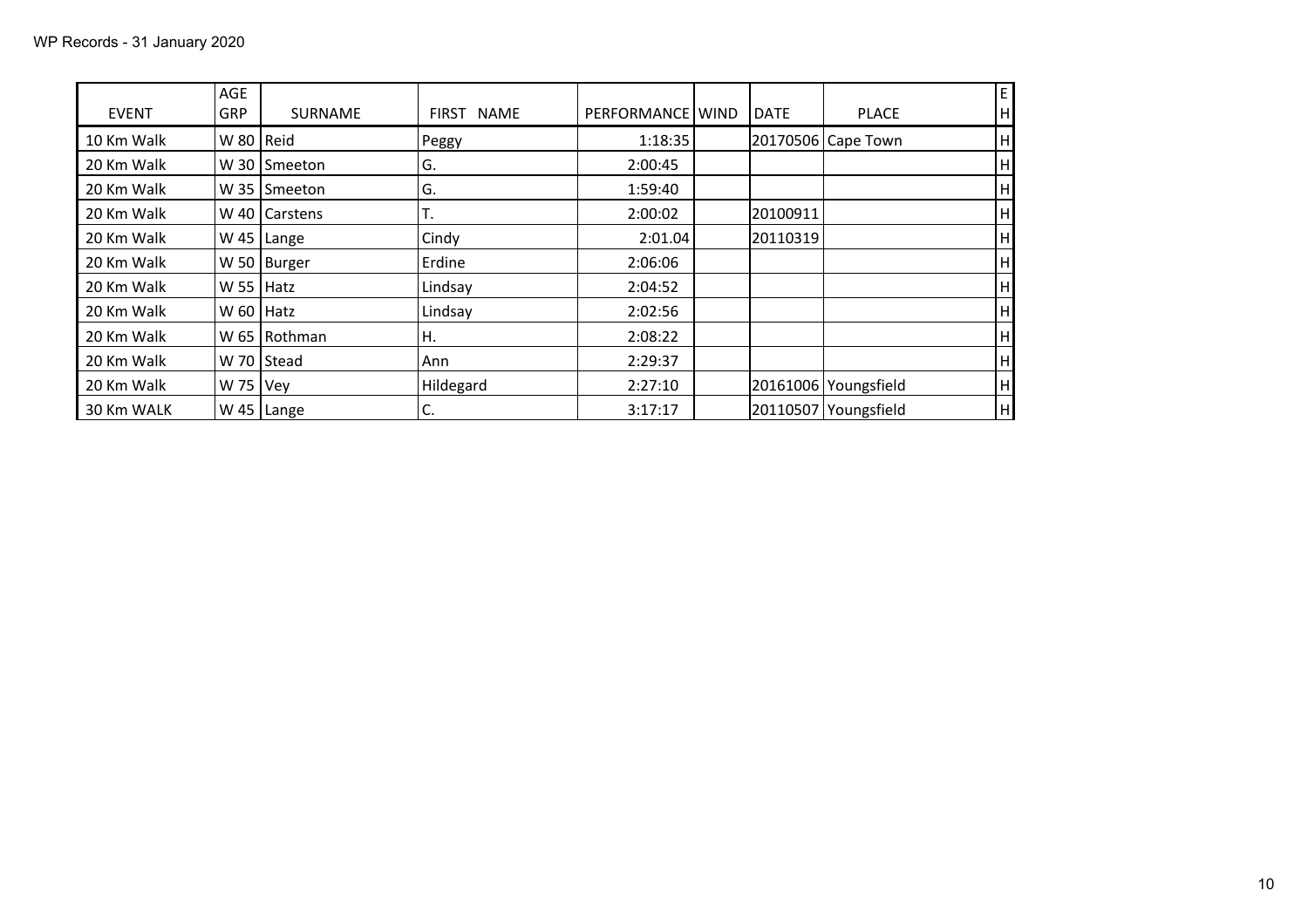| <b>EVENT</b> | AGE<br>GRP | SURNAME             | FIRST NAME | PERFORMANCE   WIND | <b>DATE</b>           | <b>PLACE</b>                | E<br>$\mathsf{H}%$ |
|--------------|------------|---------------------|------------|--------------------|-----------------------|-----------------------------|--------------------|
| 100 M        |            | M 30   Dreyer       | Jonathan   | 11.09              | 1.5 20160116 Parow    |                             |                    |
| 100 M        |            | M 35   Dreyer       | Jonathan   | 10.95              |                       | 0.3 20190323 Green Point    |                    |
| 100 M        |            | M 40   Mentoor      | Ricardo    | 11.13              |                       | 0.8 20180427 Bloemfontein   |                    |
| 100 M        | M 45 Uys   |                     | Johan      | 11.51              | 20120331 Pretoria     |                             |                    |
| 100 M        |            | M 50 $\vert$ Carnie | <b>B.</b>  | 12.16              |                       |                             |                    |
| 100 M        |            | M 55   Warries      | Joseph     | 12.06              | 20110409              |                             |                    |
| 100 M        |            | M 60   Warries      | Joseph     | 13.15              |                       | $-0.7$ 20170518 Green Point |                    |
| 100 M        |            | M 65   Figland      | Edgar      | 13.60              | 20111119              |                             |                    |
| 100 M        |            | M 70 $\vert$ Cross  | Ron        | 13.92              |                       |                             |                    |
| 100 M        |            | M 75 $\vert$ Cross  | Ron        | 14.00              | 20110226              |                             |                    |
| 100 M        |            | M 80 $ Cross$       | Ron        | 15.31              |                       | 20140425 Rustenburg         |                    |
| 100 M        |            | M 85   Ridge        | Arthur     | 17.57              |                       | $-1.2$ 20160903 Oudtshoorn  |                    |
| 100 M        | M 90       |                     |            |                    |                       |                             |                    |
| 100 M        | M 95       |                     |            |                    |                       |                             |                    |
| 100 M        |            | M100 Rabinowitz     | P.         | 30.86              |                       | 20100720 Green Point        |                    |
| 200 M        |            | M 30   Dreyer       | Jonathan   | 22.39              |                       | 1.4 20170518 Green Point    |                    |
| 200 M        |            | M 35   Dreyer       | Jonathan   | 22.22              | 1.3 20171021 Parow    |                             |                    |
| 200 M        |            | M 40   Mentoor      | Ricardo    | 22.65              | $-0.5$ 20180324 Parow |                             |                    |
| 200 M        |            | M 45   Basson       | Marius     | 23.89              |                       | $-0.6$ 20170518 Green Point |                    |
| 200 M        |            | M 50 $\vert$ Carnie | <b>B.</b>  | 24.79              |                       |                             |                    |
| 200 M        |            | M 55   Warries      | Joseph     | 24.84              | 20110409              |                             |                    |
| 200 M        |            | M 60 $ Cross$       | R.         | 27.19              |                       |                             |                    |
| 200 M        |            | M 65 $\vert$ Cross  | R.         | 28.35              |                       |                             |                    |
| 200 M        | M 70       | Cross               | R.         | 29.10              |                       |                             | H                  |
| 200 M        |            | M 75 $ Van Zyl$     | Jakobus    | 30.90              | 20121006              |                             |                    |
| 200 M        |            | M 80 $ Cross$       | Ron        | 32.56              |                       | 20140425 Rustenburg         |                    |
| 200 M        |            | M 85   Ridge        | Arthur     | 37.60              | 1.1 20161015 Parow    |                             |                    |
| 200 M        |            | M 90   Rabinowitz   | Ρ.         | 1:17.90            | 20041217 Parow        |                             |                    |
| 200 M        | M 95       |                     |            |                    |                       |                             |                    |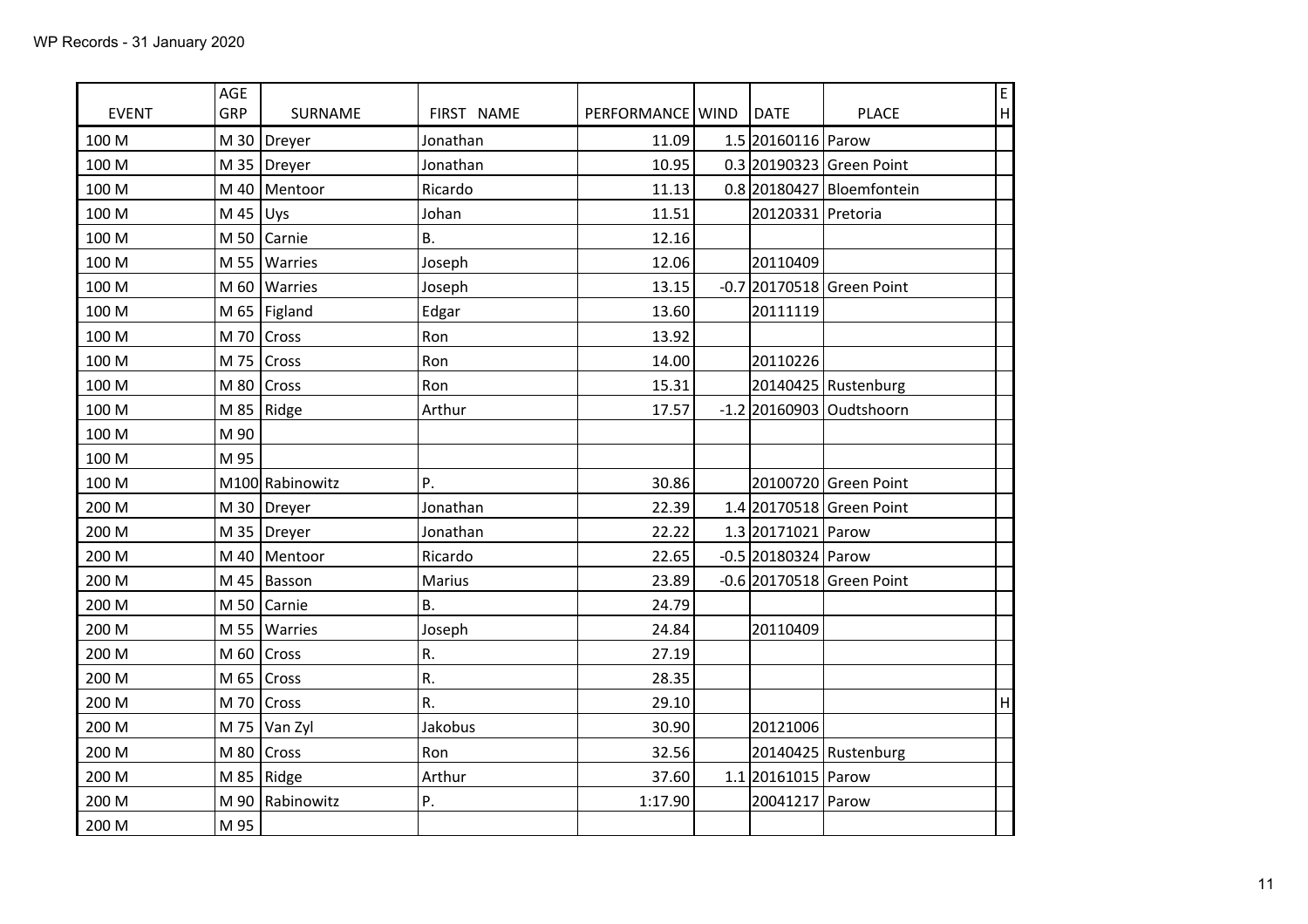| <b>EVENT</b> | AGE<br>GRP | SURNAME               | FIRST NAME    | PERFORMANCE   WIND | <b>DATE</b>    | <b>PLACE</b>         | E<br> H                   |
|--------------|------------|-----------------------|---------------|--------------------|----------------|----------------------|---------------------------|
| 200 M        | M100       |                       |               |                    |                |                      |                           |
| 400 M        |            | M 30   Peacock        | M.            | 50.61              |                |                      |                           |
| 400 M        | M 35       | Dixon                 | T.            | 51.61              |                |                      |                           |
| 400 M        |            | M 40   Abrahams       | Shawn         | 50.38              | 20110409       |                      |                           |
| 400 M        |            | M 45   Basson         | Marius        | 52.44              |                | 20170518 Green Point |                           |
| 400 M        |            | M 50   Swiegers       | J.            | 55.70              |                |                      |                           |
| 400 M        | M 55       | Warries               | Joseph        | 57.58              | 20110409       |                      |                           |
| 400 M        | M 60       | Warries               | Joseph        | 1:01.41            |                | 20170518 Green Point | H                         |
| 400 M        |            | M 65 Sharpley         | N.            | 1:08.21            |                |                      |                           |
| 400 M        |            | M 70 Sharpley         | N.            | 1:11.70            |                |                      |                           |
| 400 M        |            | M 75 Sharpley         | N.            | 1:15.5             |                |                      | $\boldsymbol{\mathsf{H}}$ |
| 400 M        |            | M 80 $\sqrt{\tan 2y}$ | Jakobus       | 1:26.8             | 20171007 Parow |                      | H                         |
| 400 M        |            | M 85   Ridge          | Arthur        | 1:35.86            |                | 20170518 Green Point |                           |
| 400 M        | M 90       |                       |               |                    |                |                      |                           |
| 800 M        |            | M 30 $ $ Claasens     | Ashwyn        | 1:56.92            | 20170211 Parow |                      |                           |
| 800 M        |            | M 35   Landsman       | J.            | 1:53.78            |                |                      |                           |
| 800 M        |            | M 40   Brown          | T.            | 1:56.52            |                |                      |                           |
| 800 M        |            | M 45   Brown          | T.            | 1:59.09            |                |                      |                           |
| 800 M        | M 50       | O'Donoghue            | V.            | 2:09.45            |                |                      |                           |
| 800 M        |            | M 55 Philander        | <b>Tobias</b> | 2:12.72            |                | 20190502 Oudtshoorn  |                           |
| 800 M        |            | M 60 Hugo             | R.            | 2:29.55            |                |                      |                           |
| 800 M        |            | M 65 Jones            | А.            | 2:42.0             |                |                      | H                         |
| 800 M        | M 70       | Osrin                 | Richard       | 2:52.93            | 20151114 Parow |                      | H                         |
| 800 M        |            | M 75 Truter           | R.            | 3:17.4             |                |                      | H                         |
| 800 M        |            | M 80 Andrews          | Η.            | 5:34.7             |                |                      | H                         |
| 800 M        | M 85       |                       |               |                    |                |                      | H                         |
| 1500 M       |            | M 30 Miller           | P.            | 4:06.27            |                |                      |                           |
| 1500 M       |            | M 35   Landsman       | J.            | 3:54.04            |                |                      |                           |
| 1500 M       |            | M 40   Brown          | Terence       | 3:58.90            |                |                      |                           |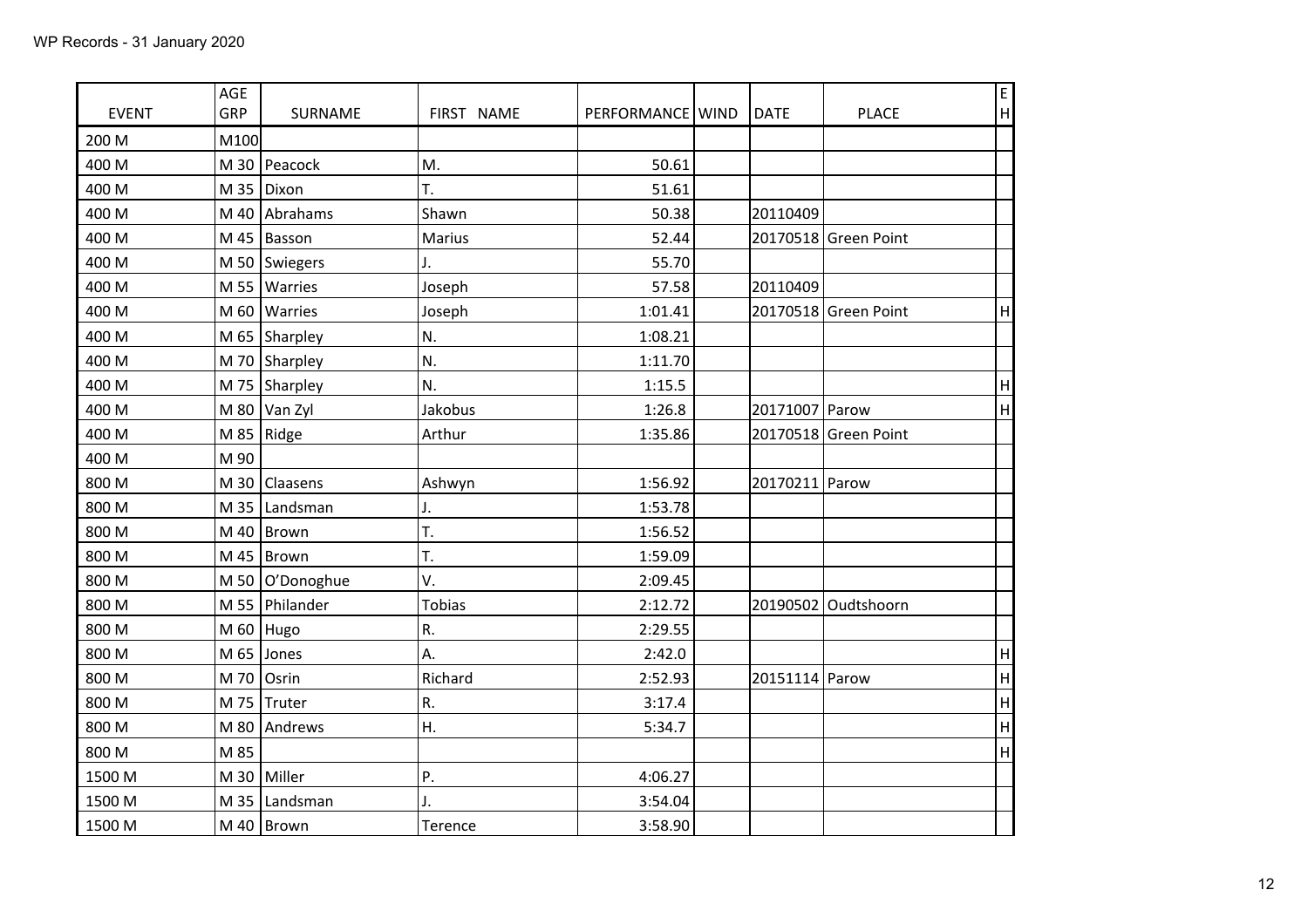| <b>EVENT</b> | AGE<br>GRP | SURNAME           | FIRST NAME | PERFORMANCE   WIND | DATE                 | <b>PLACE</b>         | E<br>$\mathsf{H}%$        |
|--------------|------------|-------------------|------------|--------------------|----------------------|----------------------|---------------------------|
| 1500 M       |            | M 45   Brown      | Terence    | 4:03.13            |                      |                      |                           |
| 1500 M       |            | M 50   Philandr   | Toby       | 4:23.75            | 20180217             | Green Point          |                           |
| 1500 M       |            | M 55   Mostert    | Stefanus   | 4:32.4             |                      |                      | $\sf H$                   |
| 1500 M       |            | M 60   Brown      | Terence    | 4:53.20            | 20150124 Parow       |                      |                           |
| 1500 M       |            | M 65   Mostert    | Stefanus   | 5:23.36            |                      |                      |                           |
| 1500 M       | M 70       | Grobbelaar        | J.         | 5:57.2             |                      |                      | $\boldsymbol{\mathsf{H}}$ |
| 1500 M       |            | M 75 Grobbelaar   | J.         | 6:46.6             |                      |                      | $\overline{H}$            |
| 1500 M       |            | M 80 Evans        | <b>Bub</b> | 7:30.11            |                      | 20170518 Green Point |                           |
| 1500 M       | M 85       |                   |            |                    |                      |                      |                           |
| 5000 M       |            | M 30 Visser       | W.         | 15:20.8            |                      |                      | $\overline{\mathsf{H}}$   |
| 5000 M       |            | M 35   September  | J.         | 14:56.42           |                      |                      |                           |
| 5000 M       |            | M 40   Mather     | <b>B.</b>  | 15:06.3            |                      |                      | H                         |
| 5000 M       |            | M 45 Hollier      | S.         | 15:19.68           |                      |                      |                           |
| 5000 M       |            | M 50 Hollier      | S.         | 16:37.76           |                      |                      |                           |
| 5000 M       |            | M 55   Mostert    | Stefanus   | 16:54.6            |                      |                      | $\mathsf H$               |
| 5000 M       |            | M 60   Mostert    | Stefanus   | 19:03.08           |                      |                      |                           |
| 5000 M       |            | M 65   Mostert    | Stefanus   | 19:29.59           |                      |                      |                           |
| 5000 M       |            | M 70 Donald       | Peter      | 21:53.10           | 20131116 Parow       |                      |                           |
| 5000 M       |            | M 75 Evans        | <b>Bub</b> | 26:08.90           | 20130316   Bellville |                      |                           |
| 5000 M       |            | M 80 Evans        | <b>Bub</b> | 27:45.13           |                      | 20170518 Green Point | $\sf H$                   |
| 5000 M       | M 85       |                   |            |                    |                      |                      | $\overline{\mathsf{H}}$   |
| 10000 M      |            | M 30 Koegelenberg | J.         | 31:53.1            |                      |                      | $\overline{\mathsf{H}}$   |
| 10000 M      |            | M 35 September    | J.         | 30:53.5            |                      |                      | H                         |
| 10000 M      |            | M 40 Hollier      | S.         | 31:45.3            |                      |                      | $\mathbf{H}$              |
| 10000 M      |            | M 45   Bonzet     | E.         | 32:24.89           |                      |                      |                           |
| 10000 M      | M 50       | Hollier           | S.         | 34:21.0            |                      |                      | $\overline{\mathsf{H}}$   |
| 10000 M      |            | M 55 $O'B$ rien   | P.         | 35:12.9            |                      |                      | $\overline{\mathsf{H}}$   |
| 10000 M      |            | M 60   Lindsay    | Robbie     | 40:36.00           | 20170316 Parow       |                      |                           |
| 10000 M      |            | M 65   Mostert    | Stefanus   | 40:23.12           |                      |                      |                           |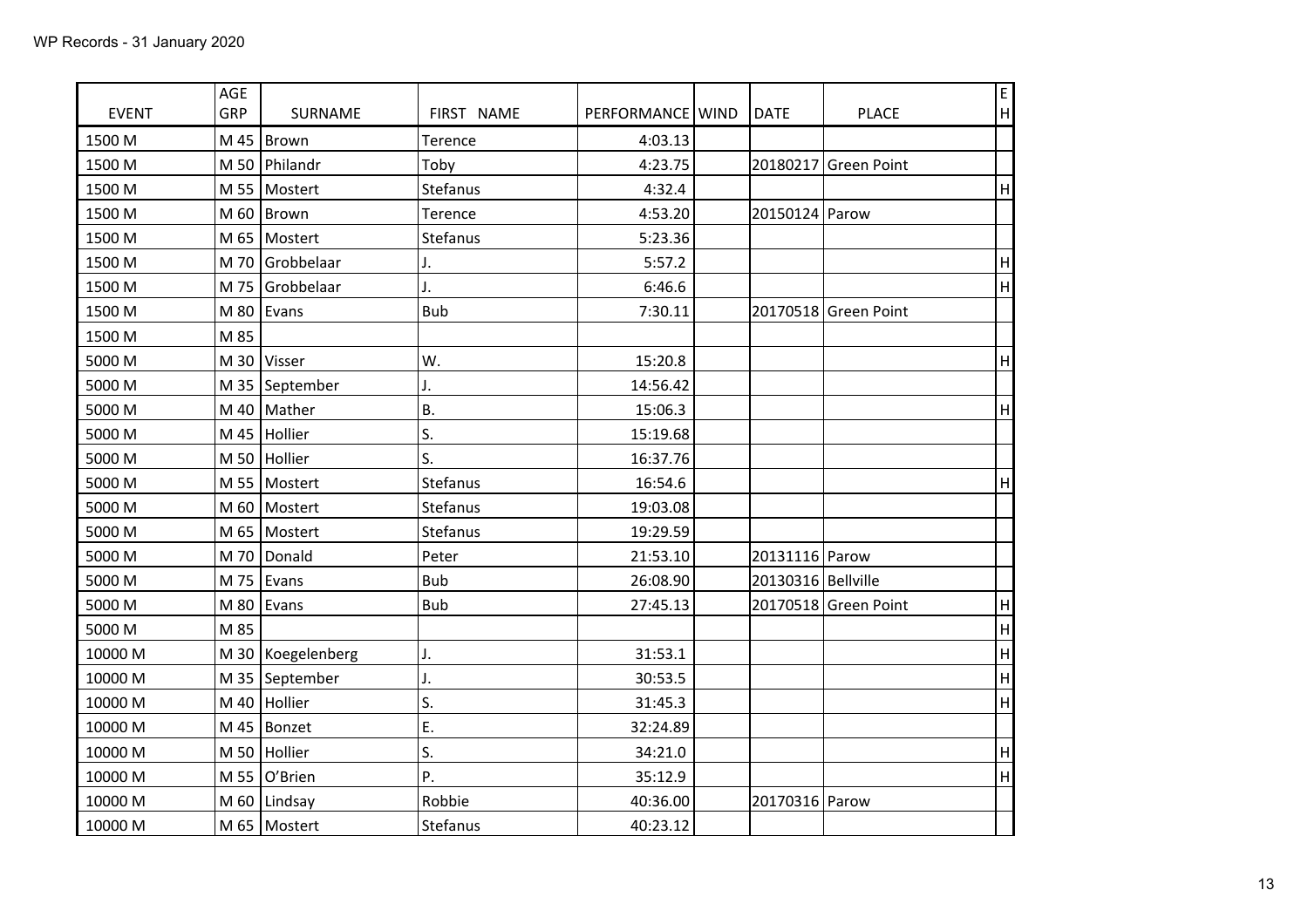| <b>EVENT</b>   | AGE<br>GRP | SURNAME               | FIRST NAME | PERFORMANCE   WIND | <b>DATE</b>          | <b>PLACE</b>             | E<br> H                   |
|----------------|------------|-----------------------|------------|--------------------|----------------------|--------------------------|---------------------------|
| 10000 M        |            | M 70 Grobbelaar       |            |                    |                      |                          |                           |
| 10000 M        |            | M 75 Andrews          | J.<br>Η.   | 44:57.30           |                      |                          |                           |
|                |            |                       |            | 1:22:40.8          |                      |                          |                           |
| 10000 M        |            | M 80 $Greeff$         | Caspar     | 59:13.00           | 20170316 Parow       |                          |                           |
| 110/100/80 M H |            | M 30 Russouw          | Nico       | 16.80              | 20120317             |                          |                           |
| 110/100/80 M H |            | M 35 $ $ Truter       | C.         | 15.70              |                      |                          | $\boldsymbol{\mathsf{H}}$ |
| 110/100/80 M H | M 40       | Truter                | C.         | 15.30              |                      |                          | H                         |
| 110/100/80 M H |            | M 45   Hugo           | Stephan    | 16.53              | 20110409             |                          |                           |
| 110/100/80 M H |            | M 50 $ $ Truter       | C.         | 14.75              |                      |                          |                           |
| 110/100/80 M H | M 55       | Allers                | J.         | 18.20              |                      |                          | H                         |
| 110/100/80 M H |            | M 60 $ Cross$         | R.         | 17.22              |                      |                          |                           |
| 110/100/80 M H | M 65       | Cross                 | R.         | 18.20              |                      |                          | H                         |
| 110/100/80 M H |            | M 70 $ Cross$         | R.         | 14.55              |                      |                          |                           |
| 110/100/80 M H |            | M 75 $\vert$ Cross    | Ron        | 14.46              | 20130316   Bellville |                          |                           |
| 110/100/80 M H | M 80       |                       |            |                    |                      |                          | H                         |
| 400/300 M H    |            | M 30   Visser         | T.         | 59.09              |                      |                          |                           |
| 400/300 M H    |            | M 35 $ $ Daniels      | N.         | 1:00.06            |                      |                          |                           |
| 400/300 M H    |            | M 40   Brown          | T.         | 58.53              |                      |                          |                           |
| 400/300 M H    |            | M 45 $\sqrt{\tan 2y}$ | Oloff      | 1:02.62            |                      | 20170518 Green Point     |                           |
| 400/300 M H    |            | M 50   Swiegers       | J.         | 1:01.29            |                      | 300) Benning 47.0        |                           |
| 400/300 M H    |            | M 55   Swiegers       | J.         | 1:02.88            |                      | 300) Benning 47.3        |                           |
| 400/300 M H    |            | M 60   Benning        | Leo        | 48.57              |                      | 19931013 Miyazaki, Japan |                           |
| 400/300 M H    |            | M 65   Benning        | Leo        | 51.10              |                      | 19981201 Port Elizabeth  |                           |
| 400/300 M H    | M 70       | Benning               | Leo        | 1:01.03            |                      |                          |                           |
| 400/300 M H    | M 75       |                       |            |                    |                      |                          | H                         |
| 400/300 M H    | M 80       |                       |            |                    |                      |                          | H                         |
| 2/3K M STEEPLE |            | M 30   Ruppert        | M.         | 9:58.7             |                      |                          | $\mathsf{H}%$             |
| 2/3K M STEEPLE |            | M 35   Matthews       | <b>B.</b>  | 9:55.8             |                      |                          | H                         |
| 2/3K M STEEPLE |            | M 40   Philander      | Tobias     | 9:39.9             |                      |                          | H                         |
| 2/3K M STEEPLE |            | M 45   Brown          | T.         | 10:00.5            |                      |                          | H                         |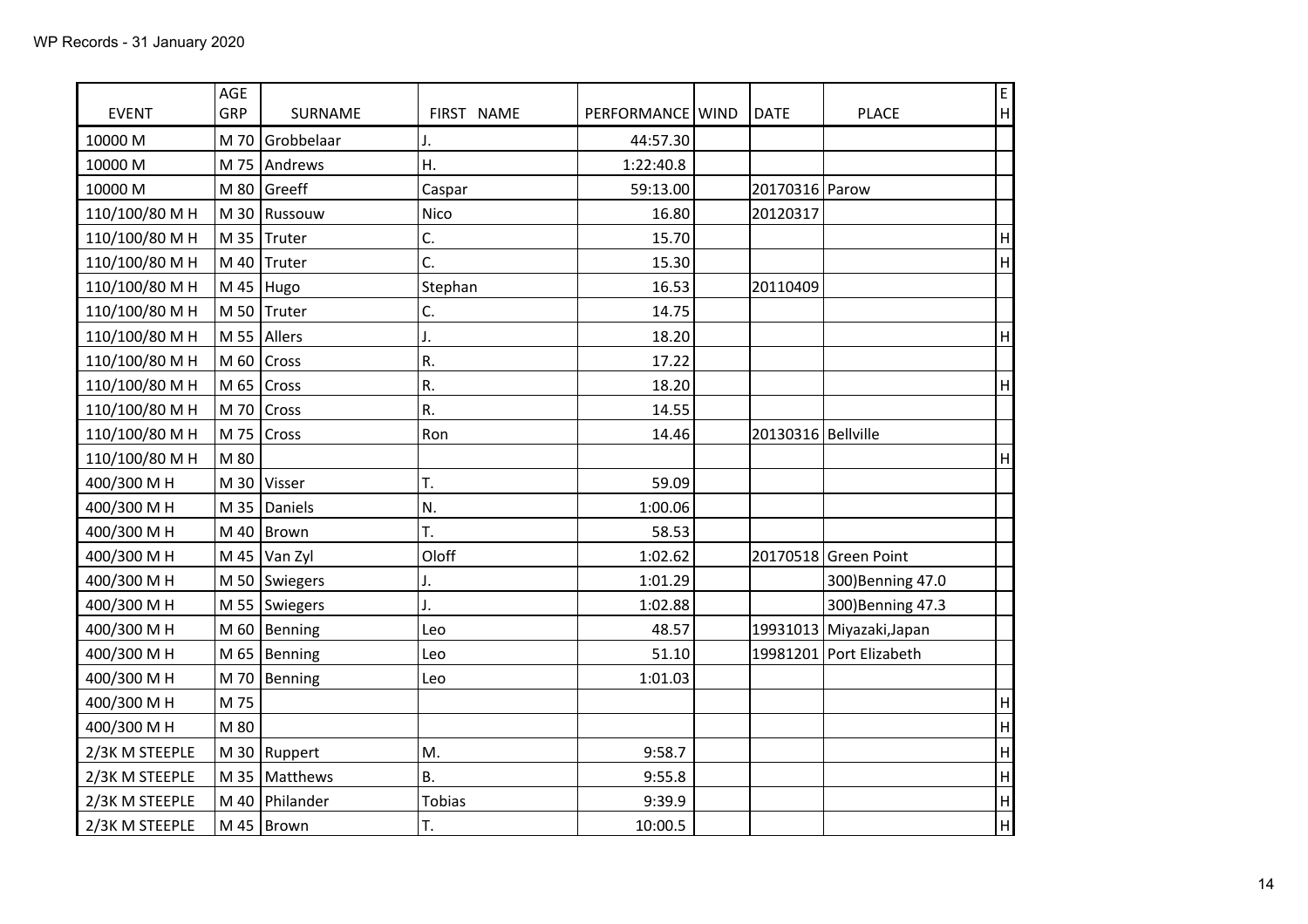| <b>EVENT</b>   | AGE<br>GRP | SURNAME           | FIRST NAME    | PERFORMANCE   WIND | <b>DATE</b>        | <b>PLACE</b>                   | E<br>$\boldsymbol{\mathsf{H}}$ |
|----------------|------------|-------------------|---------------|--------------------|--------------------|--------------------------------|--------------------------------|
| 2/3K M STEEPLE |            | M 50 Philander    | <b>Tobias</b> | 10:32.82           | 20160319 Parow     |                                | H                              |
| 2/3K M STEEPLE |            | M 55 Philander    | <b>Tobias</b> | 11:17.90           |                    | 20190502 Oudtshoorn            | $\overline{\mathsf{H}}$        |
| 2/3K M STEEPLE |            | M 60   Brown      | Terence       | 7:19.64            | 20150321           | Parow                          |                                |
| 2/3K M STEEPLE | M 65       |                   |               |                    |                    |                                | $\overline{\mathsf{H}}$        |
| 2/3K M STEEPLE | M 70       |                   |               |                    |                    |                                | $\overline{\mathsf{H}}$        |
| 2/3K M STEEPLE | M 75       |                   |               |                    |                    |                                | $\boldsymbol{\mathsf{H}}$      |
| 2/3K M STEEPLE | M 80       |                   |               |                    |                    |                                | $\overline{H}$                 |
| 2/3K M STEEPLE | M 85       |                   |               |                    |                    |                                | $\overline{\mathsf{H}}$        |
| 2/3K M STEEPLE | M 90       |                   |               |                    |                    |                                | $\overline{\mathsf{H}}$        |
| High Jump      |            | M 30 Louw         | Stefan        | 1.85               | 20190309 Parow     |                                |                                |
| High Jump      |            | M 35   September  | Α.            | 1.85               |                    |                                |                                |
| High Jump      |            | M 40 Elton        | B.            | 1.83               |                    |                                |                                |
| High Jump      | M 45       | Carl              | C.            | 1.65               |                    |                                |                                |
| High Jump      |            | M 50   Benning    | Leo           | 1.61               | 19841124 Wynberg   |                                |                                |
| High Jump      |            | M 55   Bredeveldt | Neal          | 1.68               | 20191017 Paarl     |                                |                                |
| High Jump      |            | M 60   Benning    | Leo           | 1.54               | 19970701 Durban    |                                |                                |
| High Jump      |            | M 65   Benning    | Leo           | 1.50               | 20000121 Bellville |                                |                                |
| High Jump      |            | M 70   Benning    | Leo           | 1.44               |                    | 20030706 San Juan, Puerto Rico |                                |
| High Jump      |            | M 75   Benning    | Leo           | 1.32               | 20100220 Bellville |                                |                                |
| High Jump      |            | M 80   Benning    | Leo           | 1.10               |                    |                                |                                |
| High Jump      | M 85       |                   |               |                    |                    |                                |                                |
| High Jump      | M 90       |                   |               |                    |                    |                                |                                |
| High Jump      | M 95       |                   |               |                    |                    |                                |                                |
| Long Jump      |            | M 30   Mostert    | T.            | 6.44               |                    |                                |                                |
| Long Jump      |            | M 35   Buck       | Robin         | 6.64               | 20110409 Parow     |                                |                                |
| Long Jump      |            | M 40   Buck       | Robin         | 6.51               | 20161101           | Perth                          |                                |
| Long Jump      | M 45       | Carnie            | Β.            | 5.65               |                    |                                |                                |
| Long Jump      |            | M 50 $ Cross$     | R.            | 5.94               |                    |                                |                                |
| Long Jump      |            | M 55 $ Cross$     | R.            | 5.61               |                    |                                |                                |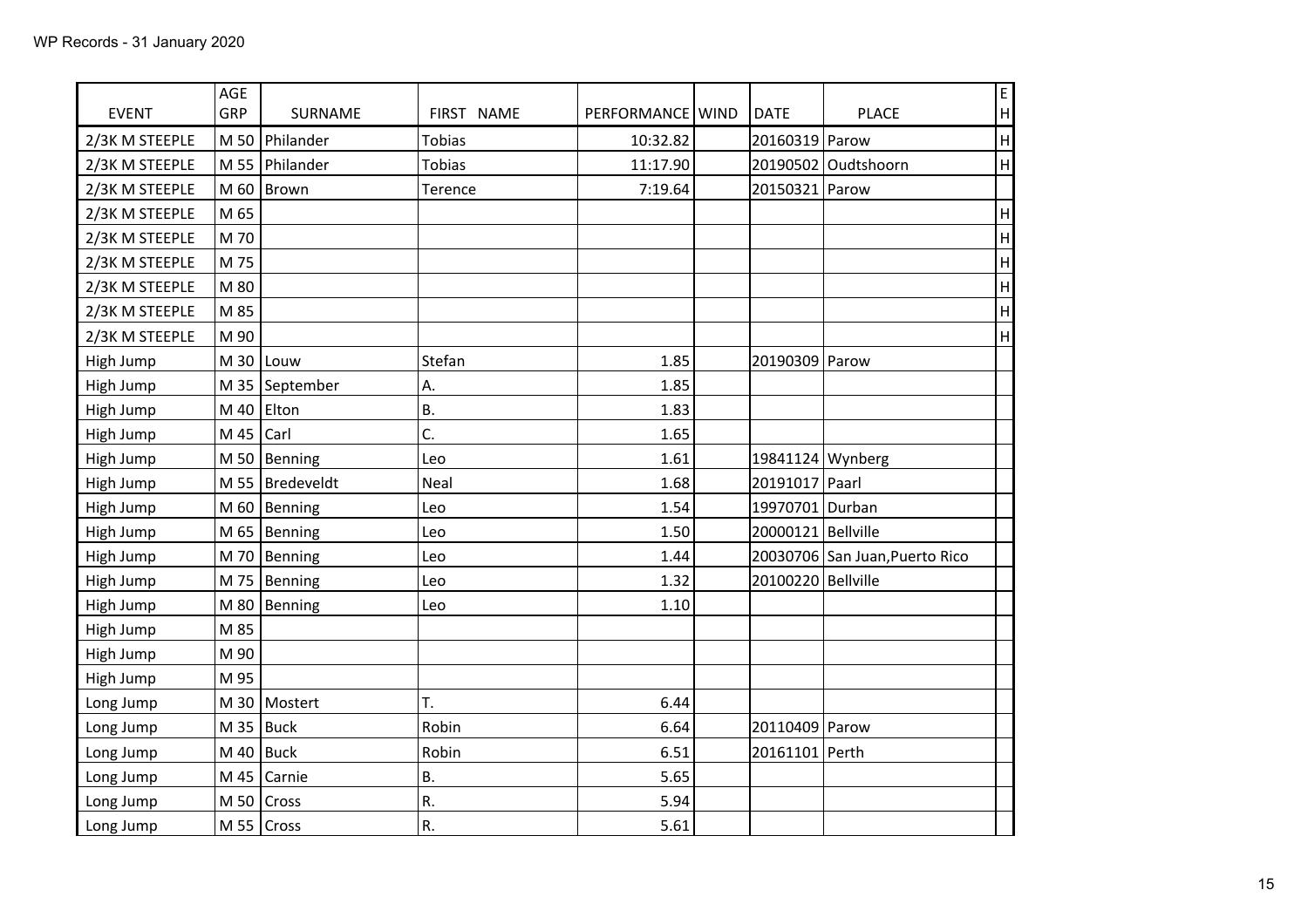| <b>EVENT</b> | AGE<br>GRP | SURNAME         | FIRST NAME | PERFORMANCE   WIND | <b>DATE</b>               | <b>PLACE</b>                | E<br> H |
|--------------|------------|-----------------|------------|--------------------|---------------------------|-----------------------------|---------|
| Long Jump    | M 60       | Cross           | R.         | 5.33               |                           |                             |         |
| Long Jump    |            | M 65   Benning  | Leo        | 4.20               |                           |                             |         |
| Long Jump    |            | M 70   Benning  | Leo        | 4.03               |                           |                             |         |
| Long Jump    | M 75       | Nel             | C.         | 2.72               |                           |                             |         |
| Long Jump    | M 80       | Cross           | Ron        | 3.49               | 0.9 20150811 Lyon         |                             |         |
| Long Jump    | M 85       | Ridge           | Arthur     | 2.86               | 1.3 20160319 Parow        |                             |         |
| Triple Jump  |            | M 30   Herbst   | Chris      | 12.62              |                           |                             |         |
| Triple Jump  |            | M 35 Sewanyana  | Jason      | 13.56              |                           | $-0.1$ 20190413 Green Point |         |
| Triple Jump  |            | M 40 September  | Α.         | 11.83              |                           |                             |         |
| Triple Jump  |            | M 45   Mitchell | R.         | 12.17              |                           |                             |         |
| Triple Jump  |            | M 50   McBride  | Vincent    | 11.90              | 20130316   Bellville      |                             |         |
| Triple Jump  |            | M 55   McBride  | Vincent    | 11.48              |                           | 0.6 20180427 Bloemfontein   |         |
| Triple Jump  | M 60       | Cross           | Ron        | 10.55              |                           |                             |         |
| Triple Jump  |            | M 65   Benning  | Leo        | 8.68               |                           |                             |         |
| Triple Jump  |            | M 70   Benning  | Leo        | 9.51               |                           |                             |         |
| Triple Jump  |            | M 75 Holgate    | Don        | 5.75               | $-1$ 20140315 Bellville   |                             |         |
| Triple Jump  |            | M 80   Benning  | Leo        | 6.38               | $-0.1$ 20140315 Bellville |                             |         |
| Triple Jump  | M 85       |                 |            |                    |                           |                             |         |
| Pole Vault   |            | M 30   Preston  | C.         | 4.45               |                           |                             |         |
| Pole Vault   | M 35       | Truter          | C.         | 3.60               |                           |                             |         |
| Pole Vault   | M 40       | Truter          | C.         | 3.70               |                           |                             |         |
| Pole Vault   |            | M 45   Murdoch  | G.         | 3.20               | 20120317                  |                             |         |
| Pole Vault   |            | M 50 Murdoch    | G.         | 3.90               |                           |                             |         |
| Pole Vault   |            | M 55 Allers     | Johan      | 2.85               |                           |                             |         |
| Pole Vault   | M 60       | Cross           | Ron        | 2.30               |                           |                             |         |
| Pole Vault   |            | M 65 $ Lunn$    | V.         | 2.40               |                           |                             |         |
| Pole Vault   |            | M 70   Bruwer   | J.         | 2.40               |                           |                             |         |
| Pole Vault   | M 75       |                 |            |                    |                           |                             |         |
| Pole Vault   | M 80       |                 |            |                    |                           |                             |         |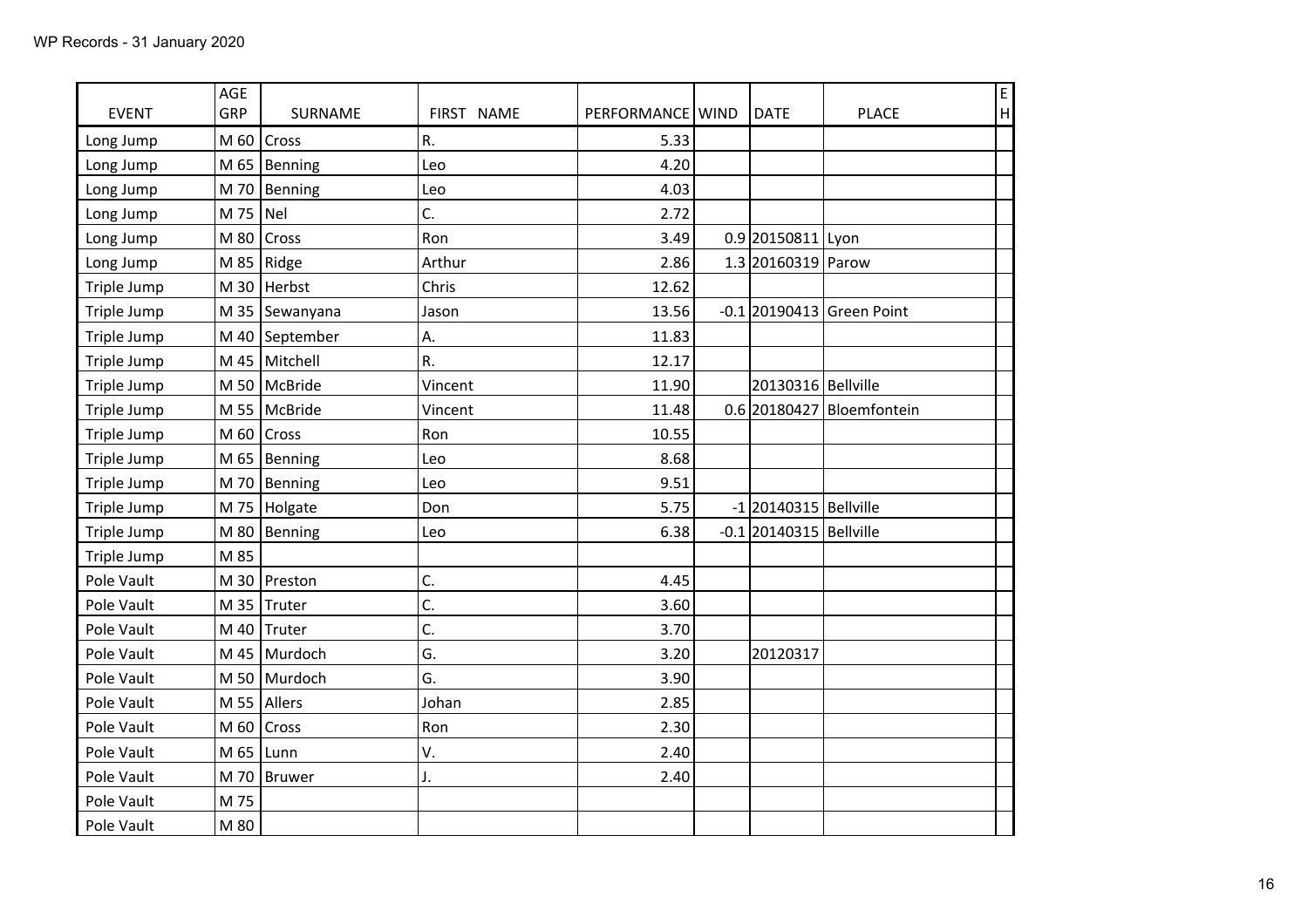| <b>EVENT</b>  | AGE<br>GRP | SURNAME           | FIRST NAME    | PERFORMANCE   WIND | <b>DATE</b>        | <b>PLACE</b>                 | E<br> H |
|---------------|------------|-------------------|---------------|--------------------|--------------------|------------------------------|---------|
| Shot Put      |            | M 30 Johnston     | Steve         | 13.92              | 19720214 Bellville |                              |         |
| Shot Put      |            | M 35 Lewies       | Daniel        | 12.96              |                    | 20171028 Oudtshoorn          |         |
| Shot Put      |            | M 40 Geldenhuys   | T.            | 14.01              |                    |                              |         |
| Shot Put      |            | M 45   Potgieter  | Gerhard       | 12.58              | 20150321 Parow     |                              |         |
| Shot Put      |            | M 50   Barnard    | Charl         | 13.09              | 20130316           |                              |         |
| Shot Put      |            | M 55   Wale       | Anton         | 12.30              | 20110226           |                              |         |
| Shot Put      |            | M 60 Schirmer     | Gunther       | 14.24              |                    |                              |         |
| Shot Put      |            | M 65 Schirmer     | Gunther       | 12.72              |                    |                              |         |
| Shot Put      |            | M 70 Mitchell     | Ron           | 12.15              |                    |                              |         |
| Shot Put      |            | M 75 Stannius     | <b>Borg</b>   | 11.92              |                    |                              |         |
| Shot Put      |            | M 80 Stannius     | <b>Borg</b>   | 12.84              |                    |                              |         |
| Shot Put      |            | M 85 Stannius     | <b>Borg</b>   | 10.80              |                    | 20130605 Holstebro Denmark   |         |
| Shot Put      |            | M 90 Stannius     | <b>Borg</b>   | 8.94               |                    | 20190413 Green Point         |         |
| Shot Put      |            | M 95   Rabinowitz | Phillip       | 3.48               |                    |                              |         |
| <b>Discus</b> | M30        | Johnston          | Steve         | 49.91              |                    | 19720315 Pinelands UCT Track |         |
| <b>Discus</b> |            | M 35 Johnston     | Steve         | 50.39              |                    | 19750227 Pinelands UCT Track |         |
| <b>Discus</b> |            | M 40   Geldenhuys | Tiny          | 42.30              |                    |                              |         |
| <b>Discus</b> |            | M 45 Johnston     | Steve         | 38.66              |                    | 19881109 Parow Old Track     |         |
| <b>Discus</b> |            | M 50 Allers       | Johan         | 45.90              |                    | <b>Bellville</b>             |         |
| <b>Discus</b> |            | M 55 Johnston     | Steve         | 39.48              |                    | 19941108 Green Point         |         |
| <b>Discus</b> | $M$ 60     | Johnston          | Steve         | 45.46              |                    | 19990528 Port Elizabeth      |         |
| <b>Discus</b> |            | M 65 Johnston     | Steve         | 42.22              | 20040221 Parow     |                              |         |
| <b>Discus</b> |            | M 70   Hough      | Norman        | 35.49              |                    | 20190503 Oudtshoorn          |         |
| <b>Discus</b> |            | M 75 Stannius     | <b>Borg</b>   | 34.05              |                    |                              |         |
| <b>Discus</b> |            | M 80 Stannius     | <b>Borg</b>   | 31.75              | 20100313 Bellville |                              |         |
| <b>Discus</b> |            | M 85   Frech      | Philipp       | 27.71              |                    | 20050825 San Sebastian       |         |
| <b>Discus</b> |            | M 90   Frech      | Philipp       | 21.39              | 20110409           |                              |         |
| Javelin       |            | M 30   Vercuiel   | Hein          | 48.54              |                    |                              |         |
| Javelin       |            | M 35   Potgieter  | <b>Bertus</b> | 53.99              |                    | 20180427 Bloemfontein        |         |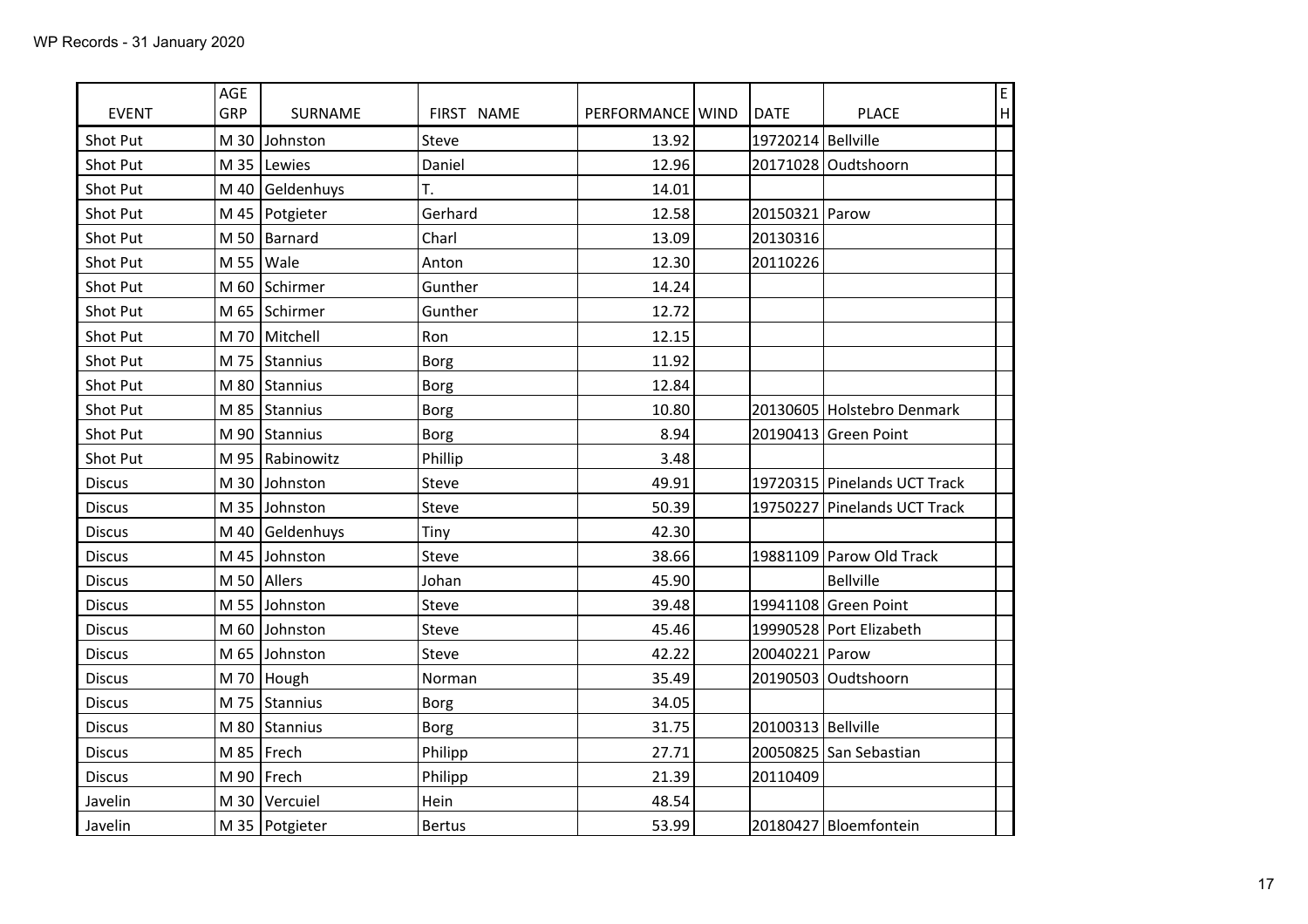| <b>EVENT</b>        | AGE<br>GRP | SURNAME                 | FIRST NAME  | PERFORMANCE   WIND | <b>DATE</b>    | <b>PLACE</b>                  | E<br> H |
|---------------------|------------|-------------------------|-------------|--------------------|----------------|-------------------------------|---------|
| Javelin             | M 40       | Joubert                 | R.          | 46.70              |                |                               |         |
| Javelin             |            | M 45 Cronje             | Jacques     | 53.94              | 20160319 Parow |                               |         |
| Javelin             |            | M 50 $\vert$ Smith      | J C         | 45.84              | 20180310 Parow |                               |         |
| Javelin             |            | M 55 Allers             | Johan       | 41.85              |                |                               |         |
| Javelin             |            | M 60 $ English$         | C.          | 39.46              |                |                               |         |
| Javelin             |            | M 65   Stannius         | <b>Borg</b> | 36.60              |                |                               |         |
| Javelin             |            | M 70   Hough            | Norman      | 36.30              |                | 20190413 Green Point          |         |
| Javelin             |            | M 75 Stannius           | Borg        | 36.09              |                |                               |         |
| Javelin             |            | M 80 Stannius           | Borg        | 31.49              |                |                               |         |
| Javelin             |            | M 85 Stannius           | Borg        | 25.32              |                | 20130605 Holstebro Denmark    |         |
| Javelin             |            | M 90 Stannius           | <b>Borg</b> | 21.81              |                | 20190302 New Zealand          |         |
| Javelin             | M 95       |                         |             |                    |                |                               |         |
| <b>Hammer Throw</b> |            | M 30 Coetzee            | <b>B.</b>   | 46.90              |                |                               |         |
| Hammer Throw        |            | M 35   Engelbrecht      | Gert        | 40.50              |                |                               |         |
| Hammer Throw        |            | M 40 Geldenhuys         | Tiny        | 59.18              |                |                               |         |
| Hammer Throw        |            | M 45   Potgieter        | Gerhard     | 38.25              | 20160319 Parow |                               |         |
| Hammer Throw        |            | M 50 $ Engelbrecht$     | Gert        | 35.49              |                |                               |         |
| <b>Hammer Throw</b> |            | M 55 $ Engelbrecht$     | Gert        | 35.21              |                |                               |         |
| Hammer Throw        | M 60       | Johnston                | Steve       | 37.39              |                | 20010712 Brisbane World Chmps |         |
| Hammer Throw        |            | M 65 Johnston           | Steve       | 38.82              | 20040124 Parow |                               |         |
| Hammer Throw        |            | M 70 Hough              | Norman      | 42.58              |                | 20190503 Oudtshoorn           |         |
| Hammer Throw        |            | M 75 Stannius           | Borg        | 34.99              |                |                               |         |
| Hammer Throw        |            | M 80 Stannius           | Borg        | 40.07              |                |                               |         |
| Hammer Throw        |            | M 85 Stannius           | Borg        | 31.71              |                | 20131022 Porto Alegre Brazil  |         |
| Hammer Throw        |            | M 90 Stannius           | Borg        | 24.41              | 20181208 Parow |                               |         |
| Hammer Throw        | M 95       |                         |             |                    |                |                               |         |
| Weight Throw        |            | M 30 Coetzee            | <b>B.</b>   | 13.58              |                |                               |         |
| Weight Throw        |            | M 35   Wiener           | Shukri      | 13.60              | 20191207 Parow |                               |         |
| Weight Throw        |            | M 40 Van Der Westhuizen | Edwill      | 13.28              | 20181208 Parow |                               |         |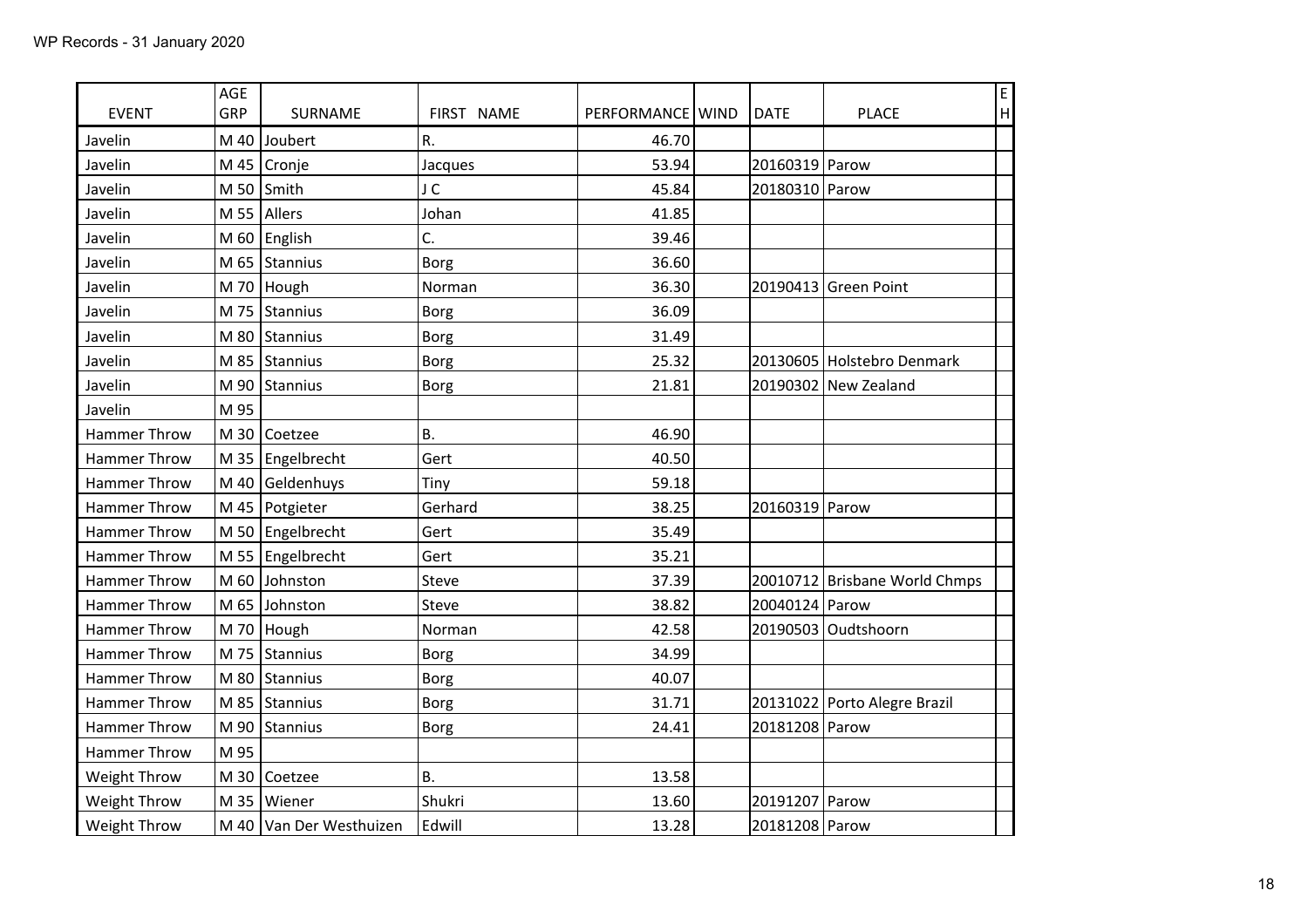| <b>EVENT</b>                    | AGE<br>GRP        | SURNAME         | FIRST NAME  | PERFORMANCE   WIND | <b>DATE</b>         | <b>PLACE</b>         | E<br>$\boldsymbol{\mathsf{H}}$ |
|---------------------------------|-------------------|-----------------|-------------|--------------------|---------------------|----------------------|--------------------------------|
| Weight Throw                    |                   | M 45   Allers   | Johan       | 10.75              |                     |                      |                                |
| Weight Throw                    | M 50 $\vert$ Smit |                 | John        | 12.96              | 20111119            |                      |                                |
| Weight Throw                    |                   | M 55   Wale     | Anton       | 12.72              |                     |                      |                                |
| Weight Throw                    |                   | M 60 Johnston   | Steve       | 15.11              |                     | 20001021 Oudtshoorn  |                                |
| Weight Throw                    |                   | M 65 Johnston   | Steve       | 14.64              | 20040403   Brisbane |                      |                                |
| Weight Throw                    |                   | M 70 Hough      | Norman      | 16.49              |                     | 20190413 Green Point |                                |
| Weight Throw                    |                   | M 75 Stannius   | <b>Borg</b> | 14.31              |                     |                      |                                |
| Weight Throw                    |                   | M 80 Stannius   | <b>Borg</b> | 15.09              |                     |                      |                                |
| Weight Throw                    |                   | M 85 Stannius   | <b>Borg</b> | 14.50              | 20140612 Parow      |                      |                                |
| Weight Throw                    |                   | M 90 Stannius   | <b>Borg</b> | 10.48              | 20190504            | Oudtshoorn           |                                |
| Decathlon                       |                   | M 30   Herbst   | C.          | 5081               |                     |                      |                                |
| Decathlon                       |                   | M 35   vd Burgh | А.          | 5575               |                     |                      |                                |
| Decathlon                       |                   | M 40   Allers   | Johan       | 5665               |                     |                      |                                |
| Decathlon                       |                   | M 45 Allers     | Johan       | 6110               |                     |                      |                                |
| Decathlon                       |                   | M 50 Allers     | Johan       | 6817               |                     |                      |                                |
| Decathlon                       |                   | M 55 Hough      | Norman      | 6387               |                     |                      |                                |
| Decathlon                       |                   | M 60 $ Cross$   | Ron         | 6524               |                     |                      |                                |
| Decathlon                       | M 65              |                 |             |                    |                     |                      |                                |
| Decathlon                       | M 70              |                 |             |                    |                     |                      |                                |
| Decathlon                       | M 75              |                 |             |                    |                     |                      |                                |
| Decathlon                       | M 80              |                 |             |                    |                     |                      |                                |
| Decathlon                       | M 85              |                 |             |                    |                     |                      |                                |
| Decathlon                       | M 90              |                 |             |                    |                     |                      |                                |
| Throws Pentathlon M 30 Coetzee  |                   |                 | <b>B.</b>   | 2852               |                     |                      |                                |
| Throws Pentathlon M 35   Wiener |                   |                 | Shukri      | 2784               | 20191207            | Parow                |                                |
| Throws Pentathlon M 40   Pauw   |                   |                 | Johan       | 2951               |                     |                      |                                |
| Throws Pentathlon M 45   Hough  |                   |                 | Norman      | 3209               |                     |                      |                                |
| Throws Pentathlon M 50   Allers |                   |                 | Johan       | 3234               |                     |                      |                                |
| Throws Pentathlon M 55   Wale   |                   |                 | Anton       | 3353               |                     |                      |                                |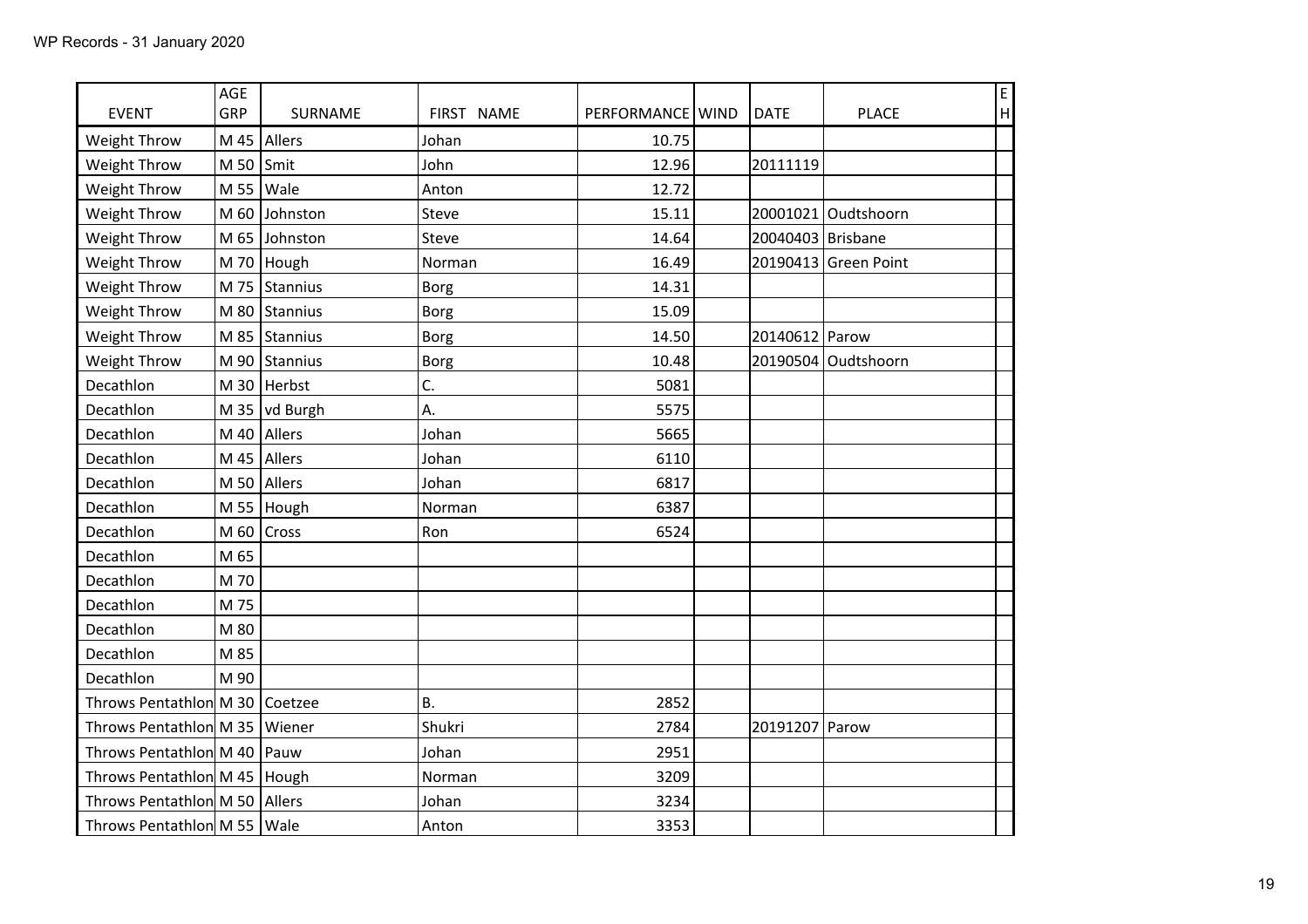| <b>EVENT</b>                    | AGE<br>GRP      | SURNAME              | FIRST NAME     | PERFORMANCE   WIND | <b>DATE</b>        | <b>PLACE</b>                  | $\mathsf{E}% _{0}\left( \mathsf{E}\right)$<br> H |
|---------------------------------|-----------------|----------------------|----------------|--------------------|--------------------|-------------------------------|--------------------------------------------------|
| Throws Pentathlon M 60          |                 | Johnston             | Steve          | 3904               |                    | 20010712 Brisbane World Chmps |                                                  |
| Throws Pentathlon M 65 Johnston |                 |                      | Steve          | 3975               | 20040508 Durban    |                               |                                                  |
| Throws Pentathlon M 70   Hough  |                 |                      | Norman         | 4079               |                    | 20190502 Oudtshoorn           |                                                  |
| Throws Pentathlon M 75 Stannius |                 |                      | <b>Borg</b>    | 4633               |                    |                               |                                                  |
| Throws Pentathlon M 80 Stannius |                 |                      | Borg           | 4958               | 20100213 Bellville |                               |                                                  |
| Throws Pentathlon M 85 Stannius |                 |                      | Borg           | 4490               | 20141213 Parow     |                               |                                                  |
| Throws Pentathlon M 90 Stannius |                 |                      | <b>Borg</b>    | 4099               |                    | 20190502 Oudtshoorn           |                                                  |
| 3000 M Walk                     |                 | M 30   McDonald      | R.             | 12:40.1            |                    |                               | H                                                |
| 3000 M Walk                     |                 | M 35   McDonald      | R.             | 13:13.40           |                    |                               |                                                  |
| 3000 M Walk                     | M 40 $ $ Nel    |                      | I.             | 12:38.68           |                    |                               |                                                  |
| 3000 M Walk                     |                 | M 45   Esterhuizen   | J.             | 14:13.1            |                    |                               | H                                                |
| 3000 M Walk                     |                 | M 50 $\vert$ van Zyl | J.             | 14:56.72           |                    |                               |                                                  |
| 3000 M Walk                     |                 | M 55   Forbes        | N.             | 13:52.3            |                    |                               | $\boldsymbol{\mathsf{H}}$                        |
| 3000 M Walk                     | $M$ 60          | Forbes               | N.             | 14:07.3            |                    |                               | H                                                |
| 3000 M Walk                     |                 | M 65 Spencer         | Jurgen         | 16:03.0            |                    |                               | H                                                |
| 3000 M Walk                     |                 | M 70 Spencer         | Jurgen         | 16:26.2            | 20101016 Parow     |                               | $\boldsymbol{\mathsf{H}}$                        |
| 3000 M Walk                     |                 | M 75 Johnston        | C.             | 17:40.8            |                    |                               | $\boldsymbol{\mathsf{H}}$                        |
| 3000 M Walk                     |                 | $M$ 80   Halsall     | S.             | 20:03.98           | 20100323 Bellville |                               |                                                  |
| 3000 M Walk                     | M 85            |                      |                |                    |                    |                               | $\boldsymbol{\mathsf{H}}$                        |
| 3000 M Walk                     | M 90            |                      |                |                    |                    |                               | H                                                |
| 3000 M Walk                     | M 95            |                      |                |                    |                    |                               | $\sf H$                                          |
| 3000 M Walk                     | M100            |                      |                |                    |                    |                               | H                                                |
| 5000 M Walk                     | M 30 $ $ Cillie |                      | G.             | 21:48.37           |                    |                               |                                                  |
| 5000 M Walk                     |                 | M 35   McDonald      | Ross           | 22:13.96           | 20100430 BELLVILLE |                               |                                                  |
| 5000 M Walk                     | $M$ 40          | Nel                  | I.             | 21:51.58           |                    |                               |                                                  |
| 5000 M Walk                     |                 | M 45 Esterhuizen     | $\mathsf{J}$ . | 23:37.4            |                    |                               | H                                                |
| 5000 M Walk                     |                 | M 50 Spencer         | Jurgen         | 23:01.4            |                    |                               |                                                  |
| 5000 M Walk                     |                 | M 55 Spencer         | Jurgen         | 23:52.24           |                    |                               | $\boldsymbol{\mathsf{H}}$                        |
| 5000 M Walk                     |                 | M 60 Spencer         | Jurgen         | 26:50.7            |                    |                               | H                                                |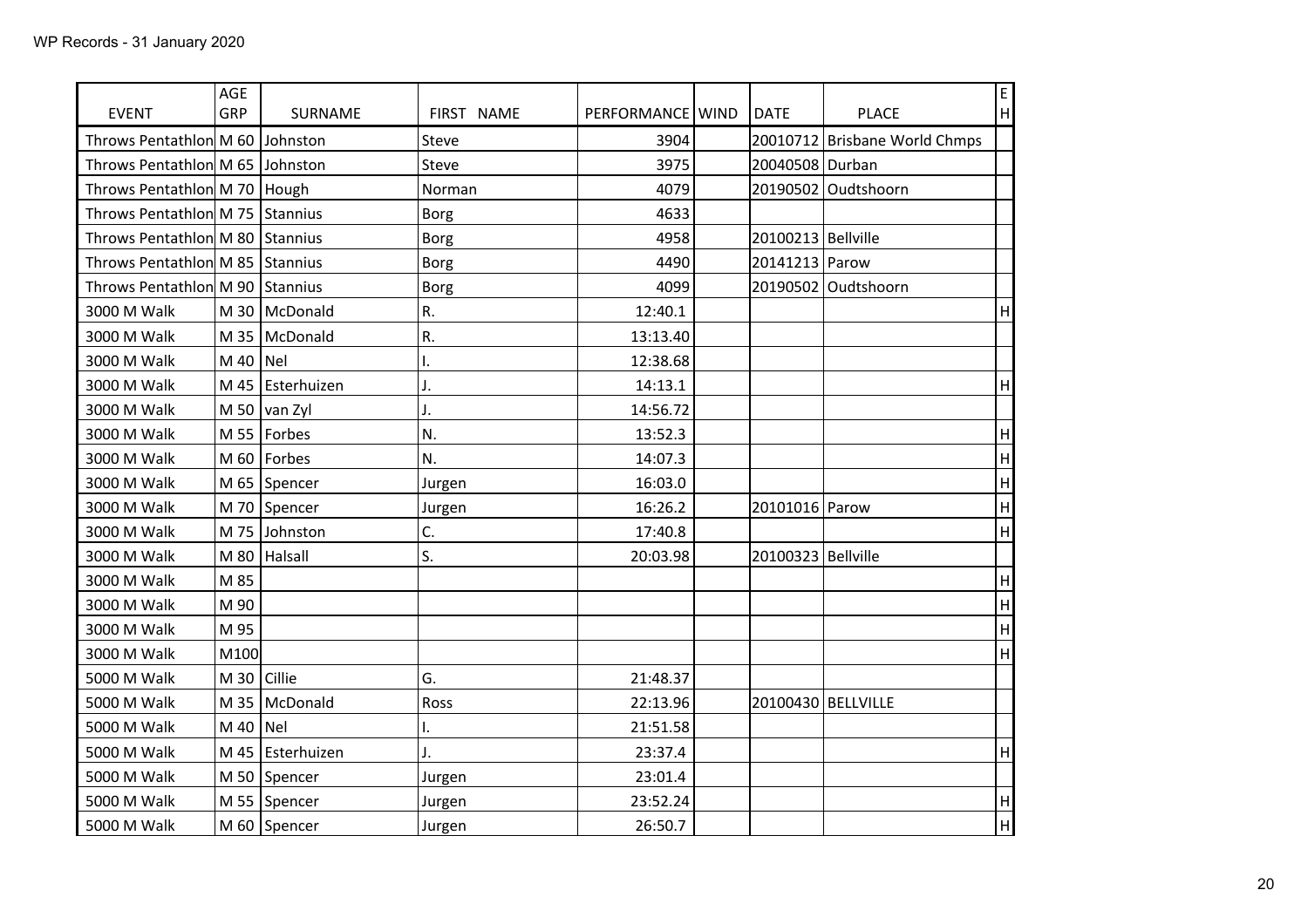| <b>EVENT</b> | AGE<br>GRP | SURNAME              | FIRST NAME | PERFORMANCE   WIND | <b>DATE</b>        | <b>PLACE</b>          | $\mathsf E$<br>H          |
|--------------|------------|----------------------|------------|--------------------|--------------------|-----------------------|---------------------------|
| 5000 M Walk  |            | M 65 Spencer         | Jurgen     | 27:03.7            | 20051112 Parow     |                       | H                         |
| 5000 M Walk  |            | M 70 Spencer         | Jurgen     | 27:55.3            | 20101112 Parow     |                       | H                         |
| 5000 M Walk  |            | M 75 Spencer         | Jurgen     | 30:13.82           | 20160318 Parow     |                       |                           |
| 5000 M Walk  |            | M 80 Halsall         | S.         | 33:46.21           | 20091107 Bellville |                       |                           |
| 5000 M Walk  |            | M 85 Johnston        | C.         | 39:51.8            |                    |                       | H                         |
| 5000 M Walk  |            | M 90   Rabinowitz    | P.         | 43:08.9            |                    |                       | $\boldsymbol{\mathsf{H}}$ |
| 5000 M Walk  |            | M 95   Rabinowitz    | P.         | 42:58.7            |                    |                       | H                         |
| 5000 M Walk  |            | M100 Rabinowitz      | P.         | 47:59.2            |                    |                       | H                         |
| 10 Km Walk   | M 30       |                      |            |                    |                    |                       | H                         |
| 10 Km Walk   | M 35       |                      |            |                    |                    |                       | H                         |
| 10 Km Walk   | M 40   Nel |                      | I.         | 45:56.75           |                    |                       |                           |
| 10 Km Walk   |            | M 45   McDonald      | Ross       | 54:25.0            |                    | 20181027 Green Point  | H                         |
| 10 Km Walk   |            | M 50 $\vert$ van Zyl | J.         | 53:29.64           |                    |                       |                           |
| 10 Km Walk   |            | M 55 Hotston         | J.         | 52:10              |                    |                       | H                         |
| 10 Km Walk   |            | M 60 Hotston         | J.         | 54:35              |                    |                       | H                         |
| 10 Km Walk   |            | M 65 Spencer         | Jurgen     | 56:57.2            |                    |                       | H                         |
| 10 Km Walk   |            | M 70 Spencer         | Jurgen     | 58:40              |                    | 20110318 Youngsfield  |                           |
| 10 Km Walk   |            | M 75 Spencer         | Jurgen     | 1:03:45            |                    | 20160625 Youngsfield  | H                         |
| 10 Km Walk   |            | M 80 Kirby           | David John | 1:19:43            | 20170315 Parow     |                       | H                         |
| 10 Km Walk   |            | M 90   Rabinowitz    | P.         | 1:32:29            |                    |                       | H                         |
| 10 Km Walk   |            | M 95   Rabinowitz    | P.         | 1:32:29            |                    |                       | H                         |
| 20 Km Walk   |            | M 30 $\vert$ Cillie  | G.         | 1:34:49            |                    | 20100508 Youngsfield  | H                         |
| 20 Km Walk   |            | M 35   McDonald      | R.         | 1:34:25            |                    | 20090314 Stellenbosch | H                         |
| 20 Km Walk   | M 40   Nel |                      | I.         | 1:35:43            |                    |                       | H                         |
| 20 Km Walk   |            | M 45   Morgan        | E.         | 1:42:53            |                    |                       | H                         |
| 20 Km Walk   |            | M 50 Spencer         | Jurgen     | 1:41:20            |                    |                       | H                         |
| 20 Km Walk   |            | M 55   Spencer       | Jurgen     | 1:45:15            |                    |                       | H                         |
| 20 Km Walk   |            | M 60 Spencer         | Jurgen     | 1:55:42            |                    | 20050716 Oudtshoorn   | $\boldsymbol{\mathsf{H}}$ |
| 20 Km Walk   |            | M 65 Spencer         | Jurgen     | 1:58:18            |                    | 2005126 Youngsfield   | H                         |